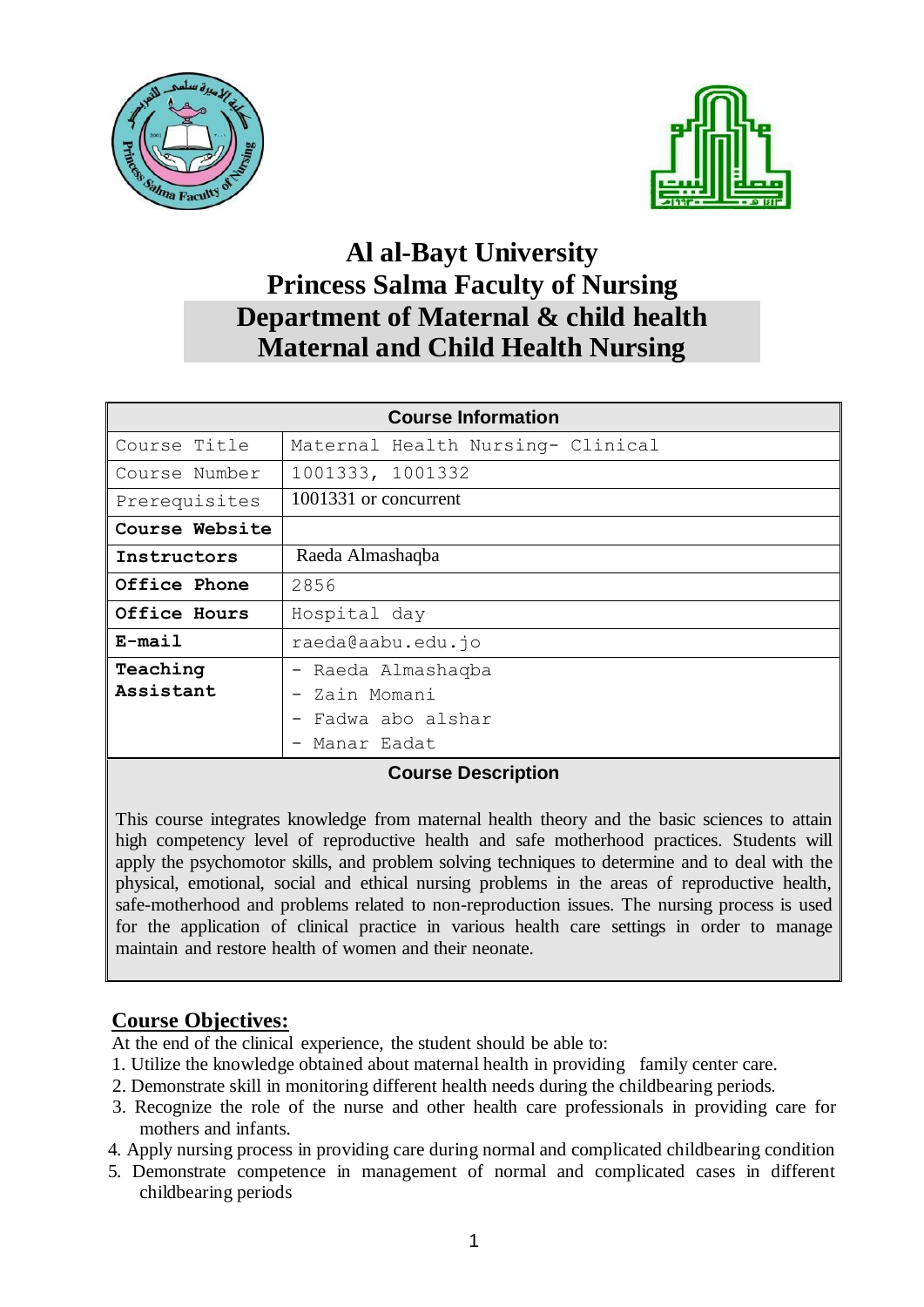- 6. Evaluate the effectiveness of the care provided to women and infants and act as a change agent as needed.
- 7. Participate in counseling family related to reproductive family planning.
- 8. Implement health education programs related to different maternal aspects during the different childbearing periods.
- 9. Demonstrate skills in avoiding missed opportunities.

## **Teaching strategies**

- 1. Lab simulation.
- 2. Post conferences.
- 3. Nursing round.
- 4. In depth clinical discussion (one to one and case study).
- 5. Assigned reading.
- 6. Health classes.
- 7. Demonstrations.
- 8. Supervised clinical practice for dependent action. And unsupervised for independent action.

## **General Instruction for each Clinical Day that is highly required:**

- \* Each student should arrive on time for each clinical day 7.30-8 am
- \* Students should be at the hospital in full uniform ready for work by 8a.m. at the latest. Three late considered one absence.
- \* Students are only allowed two clinical day absences with acceptable excuses.
- \* Any student who exceeds his/her absences limit will be suspended from the clinical course and given a grade of 35%.
- \* Jewelry prohibited
- \* Make-up for female student should be avoided as possible (to the minimum)
- \* Long hair should always be tied up.
- \* Uniforms should always be clean and tidy. Nametags are essential.
- \* Female students should wear white stockings and white shoes with their white uniforms.
- \* Each student is required to have the following supplies on each clinical day:
	- 1-a blue & red pen
	- 2- A measurement meter
	- 3- Adequate paper for notes
	- 4- Watch with second pointer
	- 5- Stethoscope
	- 6- Scissor
	- 7- Torch
	- 8-NANDA pocket
	- 9-Maternity manual
- \* Students should always be on their best behavior.
- \* Students should always respect their clinical instructors.
- \* Students should always demonstrate professional behavior when dealing with their clients, their peers, other health care professionals and instructors.
- \* Students should communicate effectively with health team members, peers and instructors.
- \* All major procedures should be done under the supervision of a clinical instructor.

\* Students who lack experience and skill in performing procedures should review them in the nursing lab until they become safe and efficient.

\* All mobiles must be turned off at the beginning & last hour of the clinical day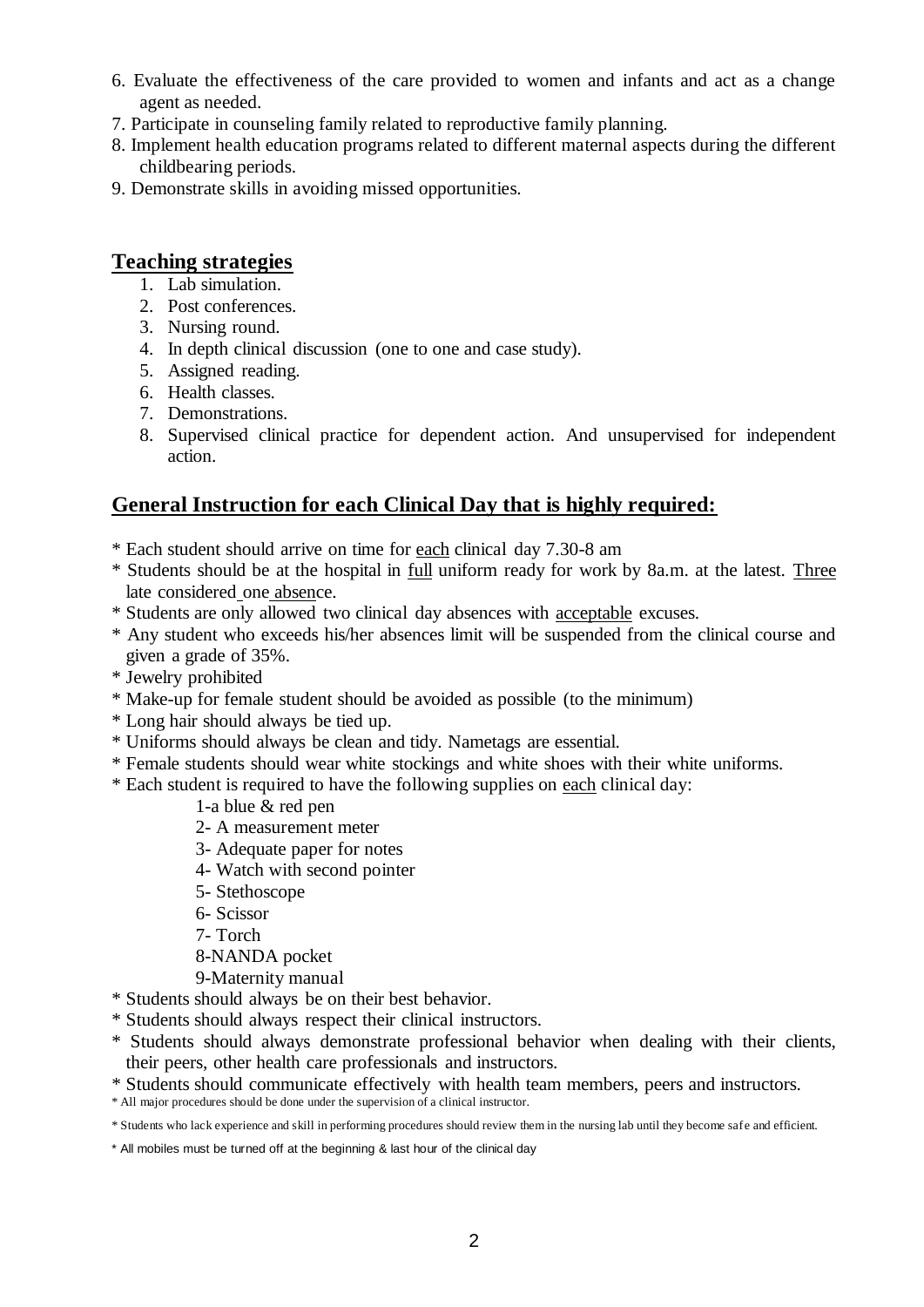## **Required Preparation for Antenatal care (Normal & High-risk (Antenatal Department)**

 In the antenatal unit, you will see admission of clients and care of pregnant and nonpregnant women with a variety of gynecological, medical and surgical diagnoses. To prepare for this area:

## **A. You should have the following knowledge about the antenatal period:**

- 1. Normal physiological changes of pregnancy signs and symptoms for each trimester.
- 2. Assessment of normal physiological changes, discomforts and danger signs.
	- a. History
	- b. Physical status
	- c. Functional status
	- d. Knowledge related to condition
- 3. For the major discomforts of pregnancy:
	- a. Common signs and symptoms
	- b. Sample problems, goals, nursing diagnoses
	- c. Standard nursing interventions
	- d. Client teaching plans in Arabic for the clients

### **B. You should prepare for these gynecological problems or complications of pregnancy using the same nursing process as in:**

- 1. Abortions: Threatened, inevitable, complete or incomplete, missed, habitual
- 2. Urinary tract infection.
- 3. Hyperemesis gravidarum.
- 4. Pregnancy Induced Hypertension (PIH), pre eclampsia &eclampsia
- 5. Ectopic pregnancy.
- 6. Molar pregnancy & Cervical Incompetence
- 7. DVT during pregnancy
- 8. Gestational Diabetes.
- **9.** Placenta Previa and Abruptue Placenta (APH).

### **C. You should prepare for these surgical procedures using the same nursing process as in:**

- 1. Dilatation and Curettage (D& C), Evacuation ( E& C)
- 2. Correction of incompetent cervix (Cervical Circulage OR Mcdonald Stitch)
- 3. Laparatomy Laparoscopy- Hystrescopy
- 4. Correction of pelvic support problems (Vag. Repiar anterior and posterior)
- 5. C/S & Hystrotomy.
- 6. Hystrectomy
- 7. Tubal Ligation.

## Required Preparation for Maternal-Child Health Center

## MCHC

In the Maternal-Child Health Center, you will see pregnant women, non-pregnant women receiving contraceptives, and young children receiving immunization.

To prepare for this area: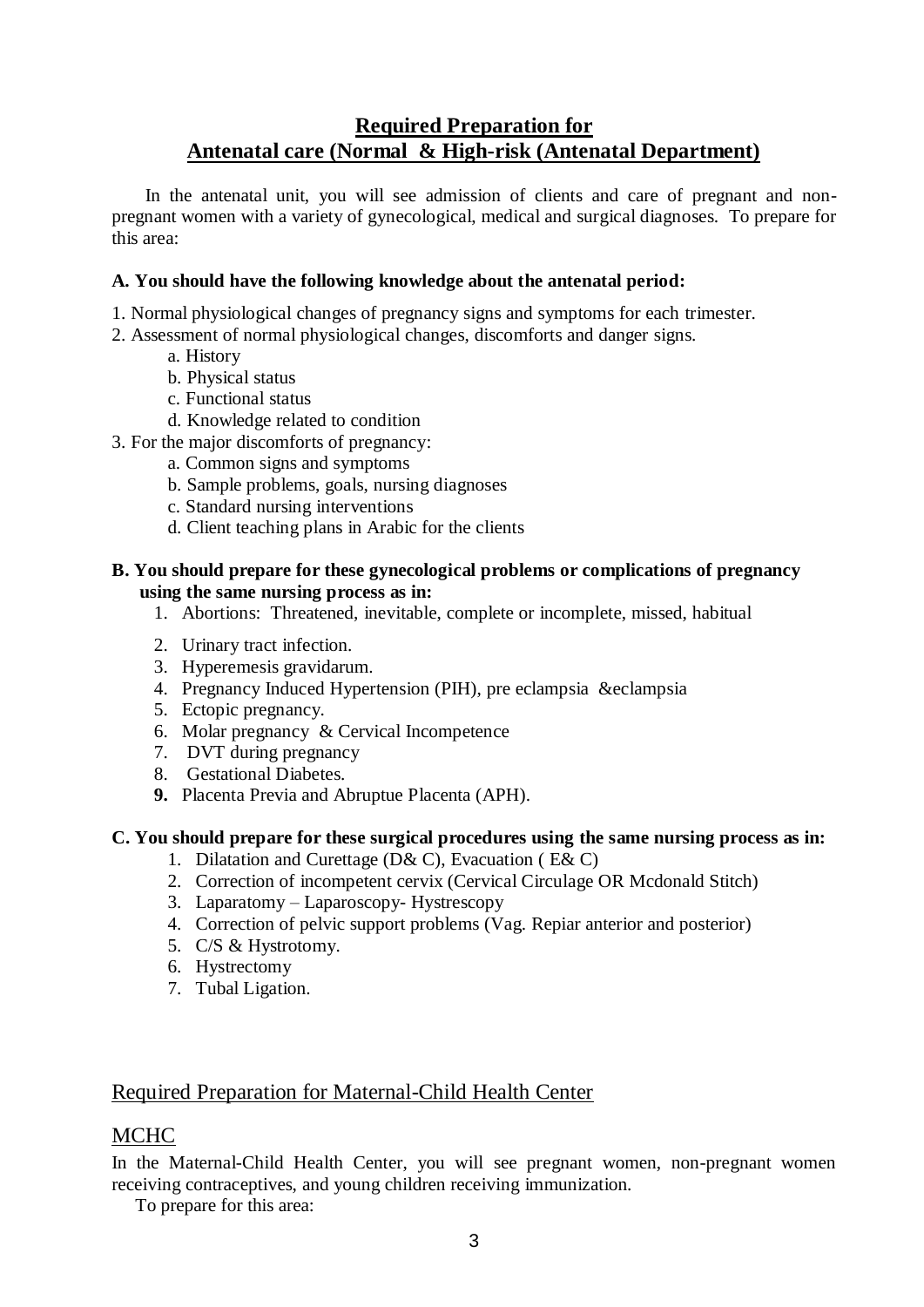## **A. You should be prepared to provide client teaching about:**

- 1. Family planning
- 2. Breast-feeding
- 3. Minor discomforts of pregnancy
- 4. Preparation for labor
- 5. Danger signs of pregnancy
- 6. Newborn care
- 7. Nutritional assessment
- 8. BSE & Screening
- 9. Anemia during pregnancy

## **B. You should know how to screen for high-risk pregnancy**

## **C. You should be able to locate:**

- 1. Vital signs equipment
- 2. Sonicaid or Doppler transducer .
- 3. Tape measure
- 4. Speculum
- 5. Immunization needles, vials and syringes
- 6. Family planning pamphlet
- 7. Scale
- 8. Dressing set& Autoclave.

## **D. You should know how to:**

- **1.** Teach family planning, breastfeeding, & B.S.E
- 2. Position client for vaginal examination and IUD insertion
- 3. Weigh babies and mothers
- 4. Assess fundal height, fetal position, fetal heart rate
- 5. You should conduct mother class while you are in MCH
- 6. You should complete a nutrition assessment form for pregnant women.

## **D. You should prepare to observe and assist with:**

- 1. Ultrasound
- 2. Vaginal examination

## **E. You should know how to:**

- 1. Assess fundal height using McDonald's method/or the meter method.
- 2. Assess fetal heart sounds
- 3. Perform the four steps of Leopold's maneuver.
- 4. Extract blood, start and maintain IVs, collect urine
- 5. Provide perineal and breast care.

## **F. You should be able to locate:**

- 1. Poniard's scope
- 2. Sonicaid or Doppler transducer
- 3. Autoclave; Gloves, tape, alcohol, cotton
- 4. Emergency cart
- 5. Intravenous fluids, catheters and tubing
- 6. Medications
- 7. Delivery set
- 8. Speculum
- 9. Pharmacy
- 10. Weight scale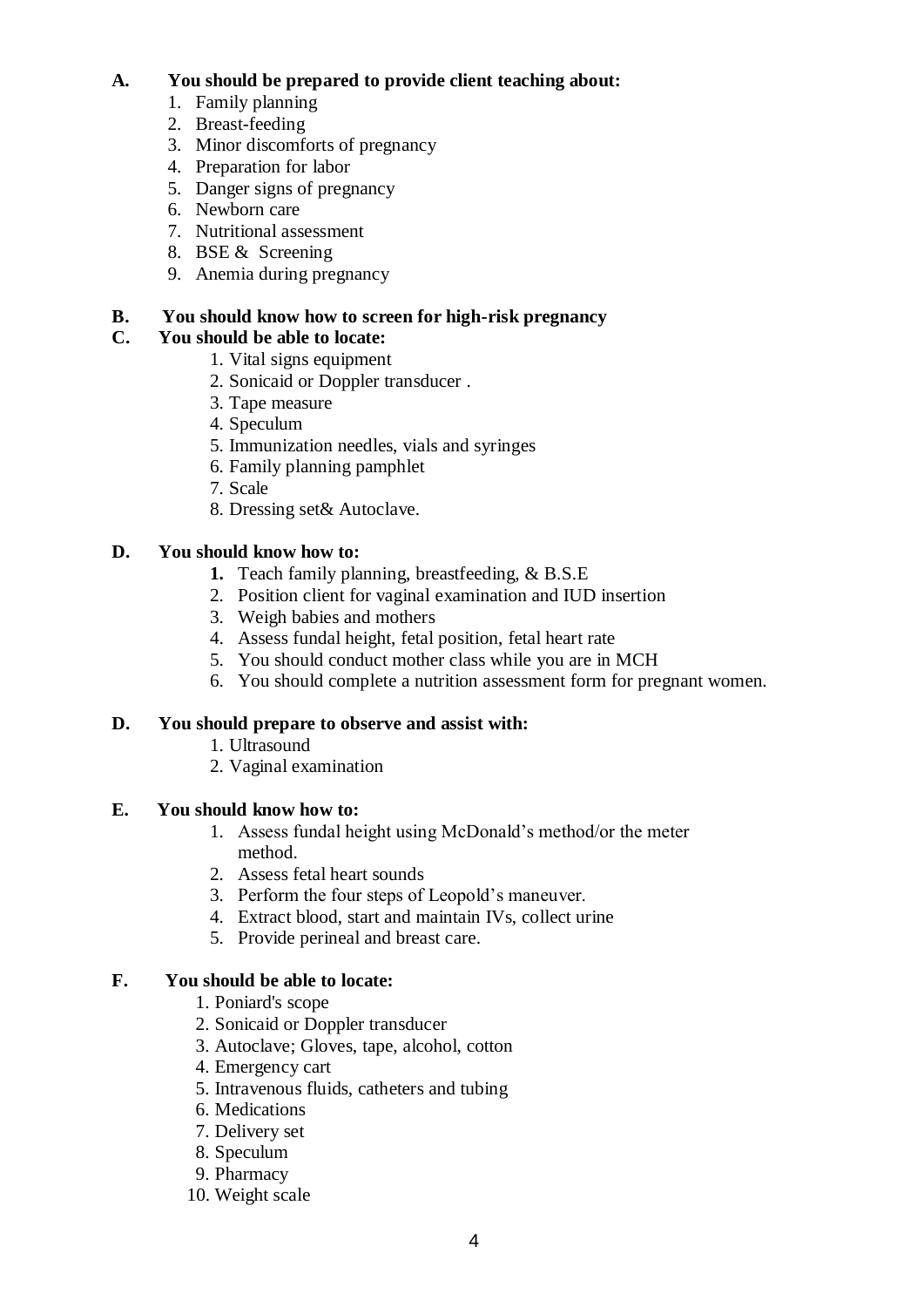## *Required Preparation for Labor and Delivery ( for female student only)*

 In the labor and delivery area, you will observe women at different stages of labor and vaginal delivery.

### **A. You should understand procedures that you may observe**

- 1. Define four stages of labor
- 2. Define nursing diagnosis for each stage and intervention
- **3.** Define labor pain and pain management
- 4. Induction of labor using amniotomy or oxytocin infusion.
- 5. Local field anesthesia
- 6. Episiotomy and laceration repair

### **B. You should be able to assess:**

- 1. Woman upon admission to labor unit.
- 2. Mother and fetus at intervals appropriate to the stage of labor.
- 3. Labor contractions-frequency, duration, and intensity and distinguish normal from abnormal.
- 4. Fetal heart rate using Doppler external.
- 5. The stages of labor using client symptoms, fetal descent and cervical effacement and dilation and be able to chart cervical dilation upon a program
- 6. Reaction of mother to newborn.
- 7. Fetal lie, presentation, and position using the Leopold's maneuver.
- 8. Amniotic fluid for color and amount and interpret the significance of your assessment.
- 9. Vaginal bleeding in labor and post-delivery, normal and abnormal and its significance.
- 10. Newborn APGAR score and initial assessment.
- 11. The placenta for configuration and completeness.
- 12. Maternal vital sign, fundus height, bladder, lochia and perineum immediately after delivery.
- 13. Relaxation and breathing techniques appropriate to each stage of labor.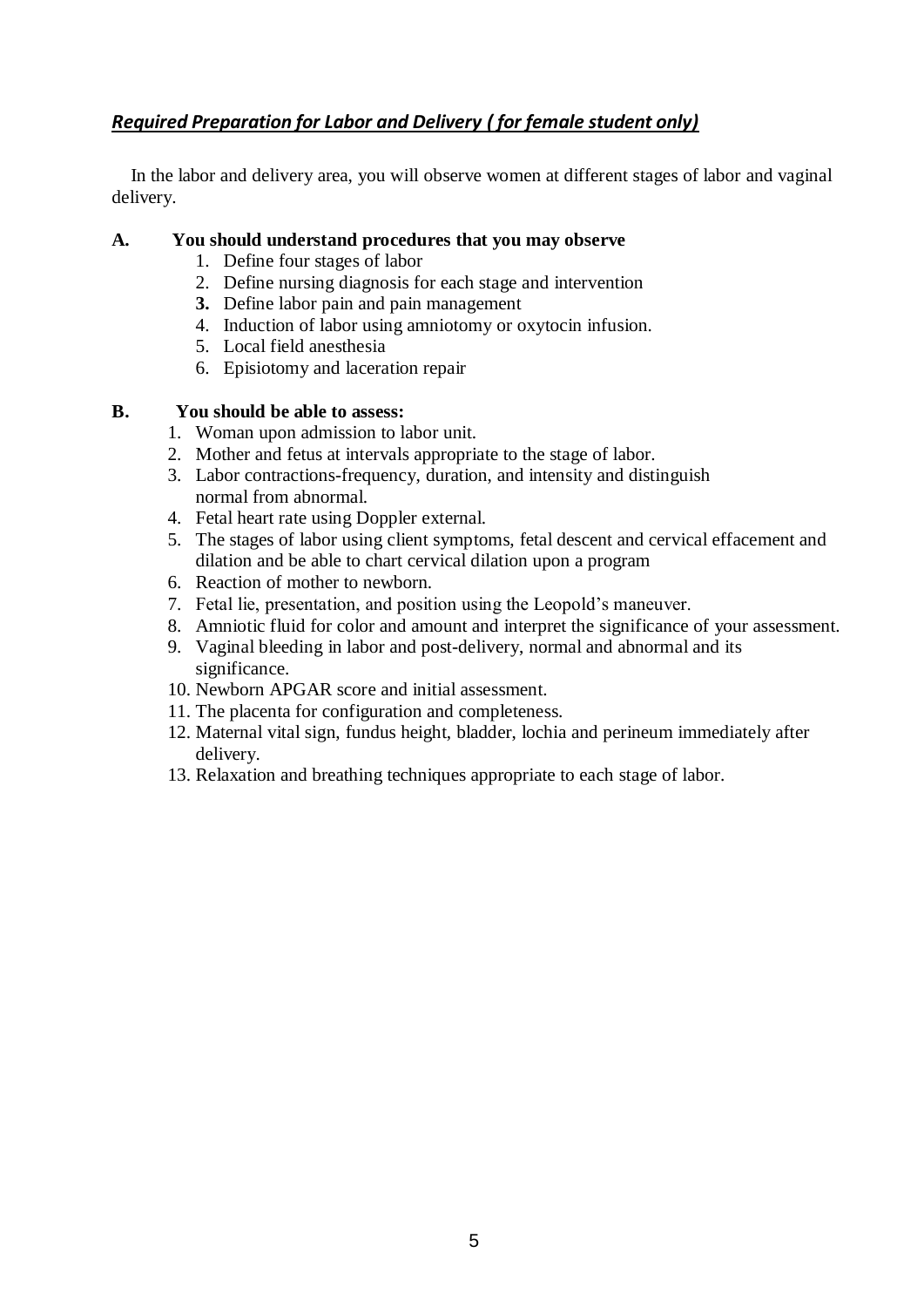## **Required Preparation for Postpartum (Normal + Complicated) & Normal Newborn**

 In the postpartum unit, you will care for women who have had delivery. To prepare for nursing care in this are:

### **A. You should have the following theoretical knowledge:**

- 1. The normal maternal physiological changes during the first 6 weeks post-delivery, especially the first 3 days.
- 2. The normal physiology and behavior of the neonate.
- 3. UNICEF Initiative about breastfeeding

## **B. You should know how to:**

- 1. Care for episiotomy wound, hemorrhoids, breast encouragement.
- 2. Provide comfort and hygiene measures post birth.
- 3. Assist with breastfeeding.
- 4. Provide emotional support to a grieving mother.
- 5. Bath, dress, handle and give cord care to a newborn.
- 6. Give Rh (D) injection.
- 7. Enhance maternal-infant attachment.

### **C. You should know how to assess:**

- 1. Vaginal bleeding and uterine tone, especially for the first hours and the need to massage uterus and to breast-feed in order to contract uterus and to control bleeding. Reassure client that after pains will result and that they are normal
- 2. Breasts, uterine fundus for involution, lochia changes, episiotomy.
- **3.** Newborn Assessment. That baby will be at bedside in postpartum unit. Mother should report if help is needed in caring for baby.
- 4. Maternal emotional responses and attachment to infant.

### **D. You should know how to teach:**

- 1. Infant care: bathing, feeding, care, sleeping, safety measures.
- 2. Birth registration.
- 3. Breastfeeding, Postpartum checkup, Family planning and spacing.
- 4. Prevention of postpartum complications such as puerperal infection, episiotomy wound infection, lax abdominal ,mastitis, thrombophlebites and PPD.
- 8. Suppression of lactation if necessary,Nutrition for lactating mothers.

## **E. You should be able to locate:**

- 1. Linens, Medications, Weight scale
- 2. IV fluid and catheters, Documentation forms.

### **F. You may need to provide specialized care for a client with:**

- 1. Pregnancy-induced hypertension
- 2. Rh and ABO incompatibility
- 3. Postpartum hemorrhage
- 4. Stillborn or compromised infant
- 5. Postpartum infections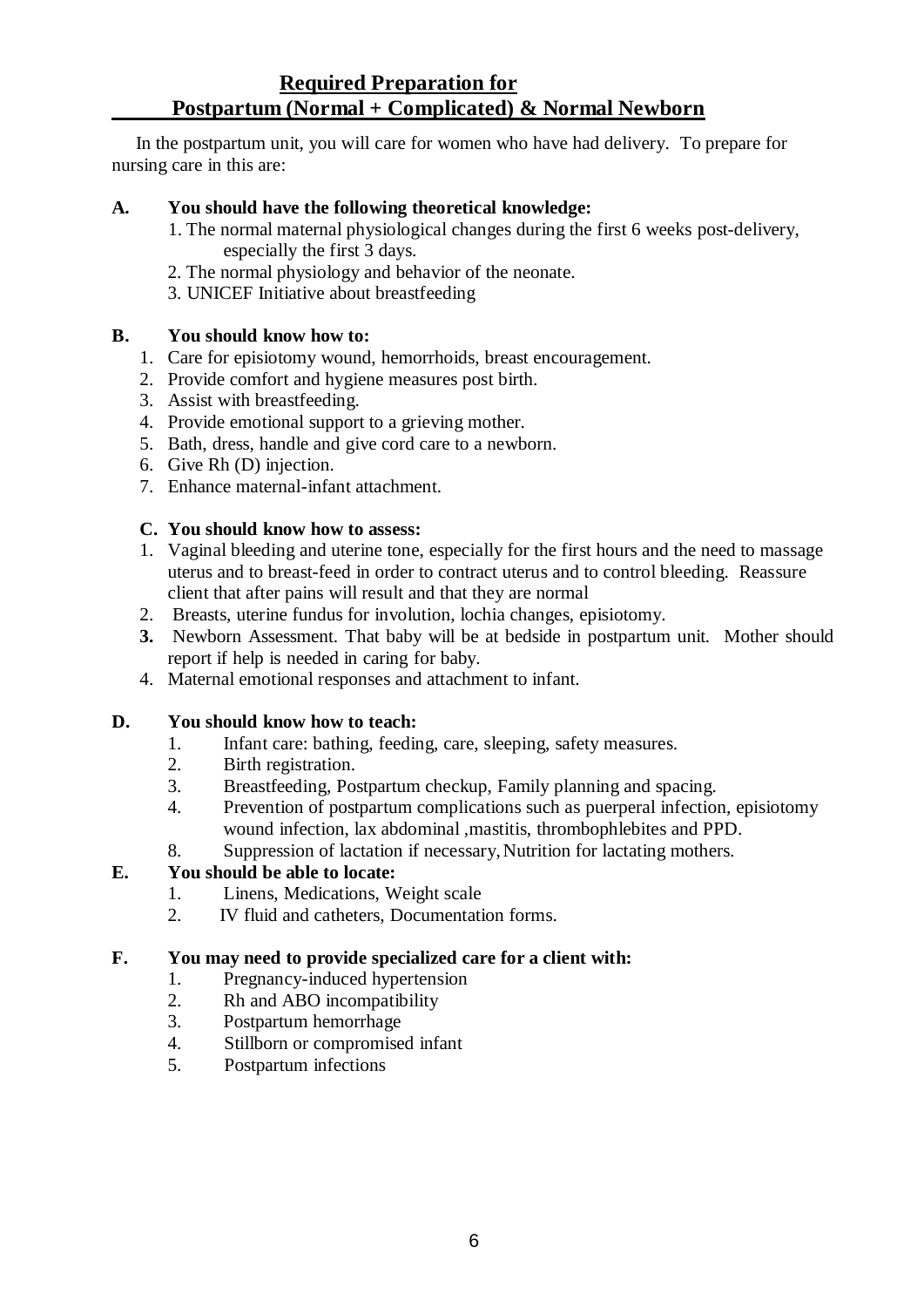For female student

| 1. 2SOAPIE for female 10% One SOPIE for male 5%.                               |
|--------------------------------------------------------------------------------|
|                                                                                |
|                                                                                |
|                                                                                |
| 5. Case study presentation for female 10%------------ for male ----------- 15% |
| 6. Antenatal assessment---- for female . (SOAPIE fore male) ------------- 5%   |
| 7. Post-Partum assessment----- for female . (SOAPIE fore male) --------5%      |
|                                                                                |
|                                                                                |
|                                                                                |
|                                                                                |

\_\_\_\_\_\_\_\_\_\_\_\_\_\_\_\_\_\_\_\_\_\_\_\_\_\_\_\_\_\_\_\_\_\_\_\_\_\_\_\_\_\_\_\_\_\_\_\_\_\_\_\_\_\_\_\_

\_\_\_\_\_\_\_\_\_\_\_\_\_\_\_\_\_\_\_\_\_\_\_\_\_\_\_\_\_\_\_\_\_\_\_\_\_\_\_\_\_\_\_\_\_\_\_\_

\_\_\_\_\_\_\_\_\_\_\_\_\_\_\_\_\_\_\_\_\_\_\_\_\_\_\_\_\_\_\_\_\_\_\_\_\_\_\_\_\_\_\_\_\_\_\_\_\_\_\_\_\_\_\_

## **References:**

- 1. Pillitrei, A (2013) **Maternal and Child Health Nursing: Care of the child peering and child receiving family** (6<sup>th</sup> edition) lipincott: Philadelphia.
- 2. Ladewig, P., London, M., and Davidson, M.(2006) **Clinical Handbook for Contemporary Maternal-Newborn Nursing Care.** 6<sup>th</sup> Edition. Pearson: Prentice Hall.
- 3. Perry, S & Low dermilk, D (2006): Clinical Companion of maternity nursing. 7<sup>th</sup> ed, Mosby: St.Louis.
- 4. Green, C.( 2004) **Maternal Newborn: Nursing Care Plans**. Mosby: St. Louis.
- 5. Ganger, E. (2001) **Gynaecological Nursing: A practical guide**. Churchill Livingstone: Edinburgh.
- 6. Baston, H. (2001) **Examination of the newborn**: A practical guide. Routledge: London.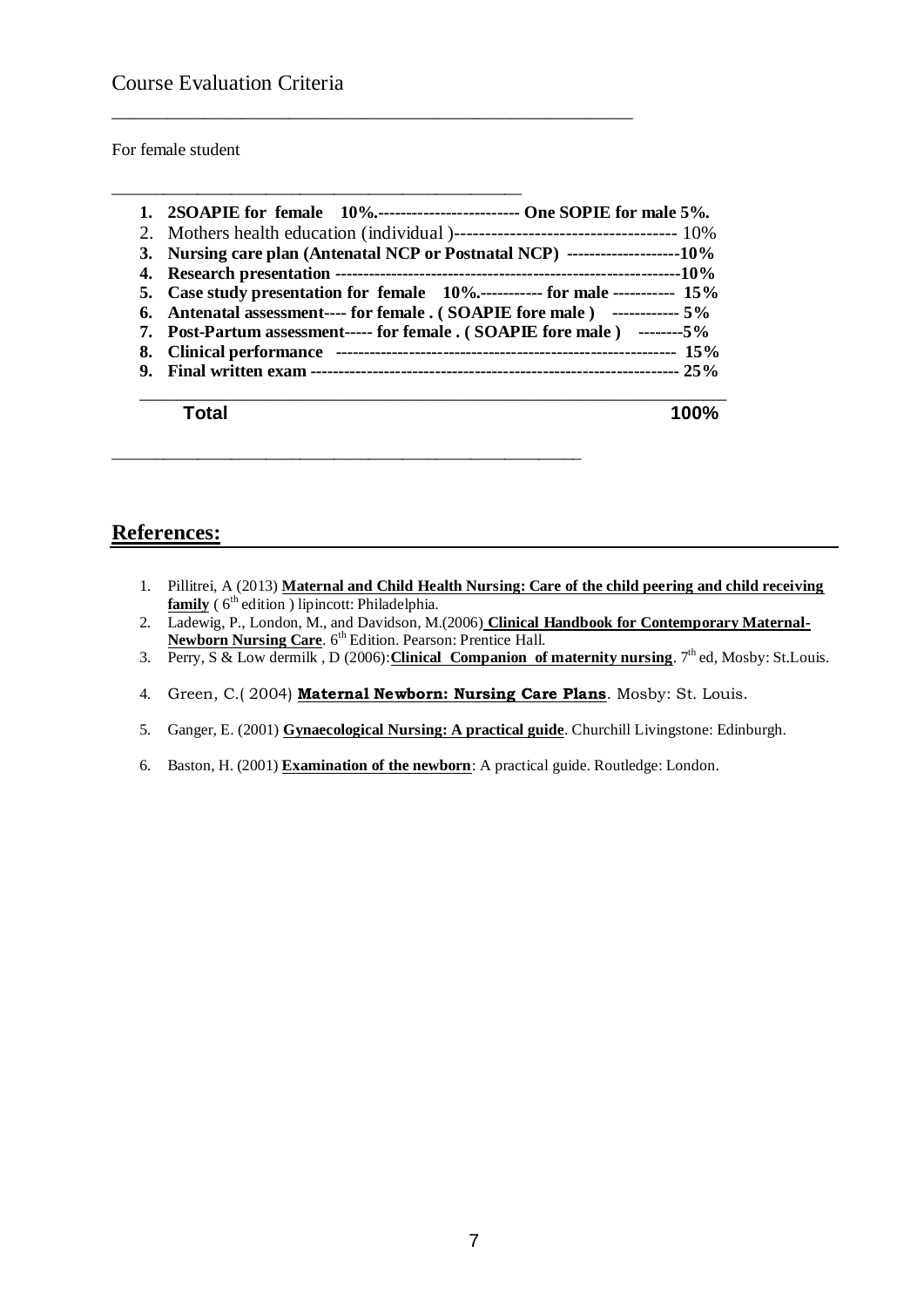## **Instructions for Mother Class and Health Education Session**

\*Students are required to conduct a mother class in the MCH centers or at hospitals for women. \*Each student has 20 minutes maximum to conduct the mother class

\*A written part that includes an outline of the topic and three references at least should be submitted on the day of presentation.

\* Any student who does not present the mother class will immediately receive a grade of Zero! No excuses are accepted!.

### **Suggested topics for mother class are:**

- 1. Breast Feeding
- 2. Family planning
- 3. Nutrition.(during pregnancy and lactation period)
- 4. Exercise (during pregnancy and post-partum)
- 5. Breast self-Examination & screening tests for breast & cervical cancer.
- 6. Care of women after normal delivery
- 7. Cesarean Section and its care
- 8. Immediate care of newborn including bathing
- 9. Anemia during pregnancy
- 10. Discomforts of pregnancy.

**Every student must determine his/her subject in the orientation week and date of presentation, and student should sign on evaluation sheet .**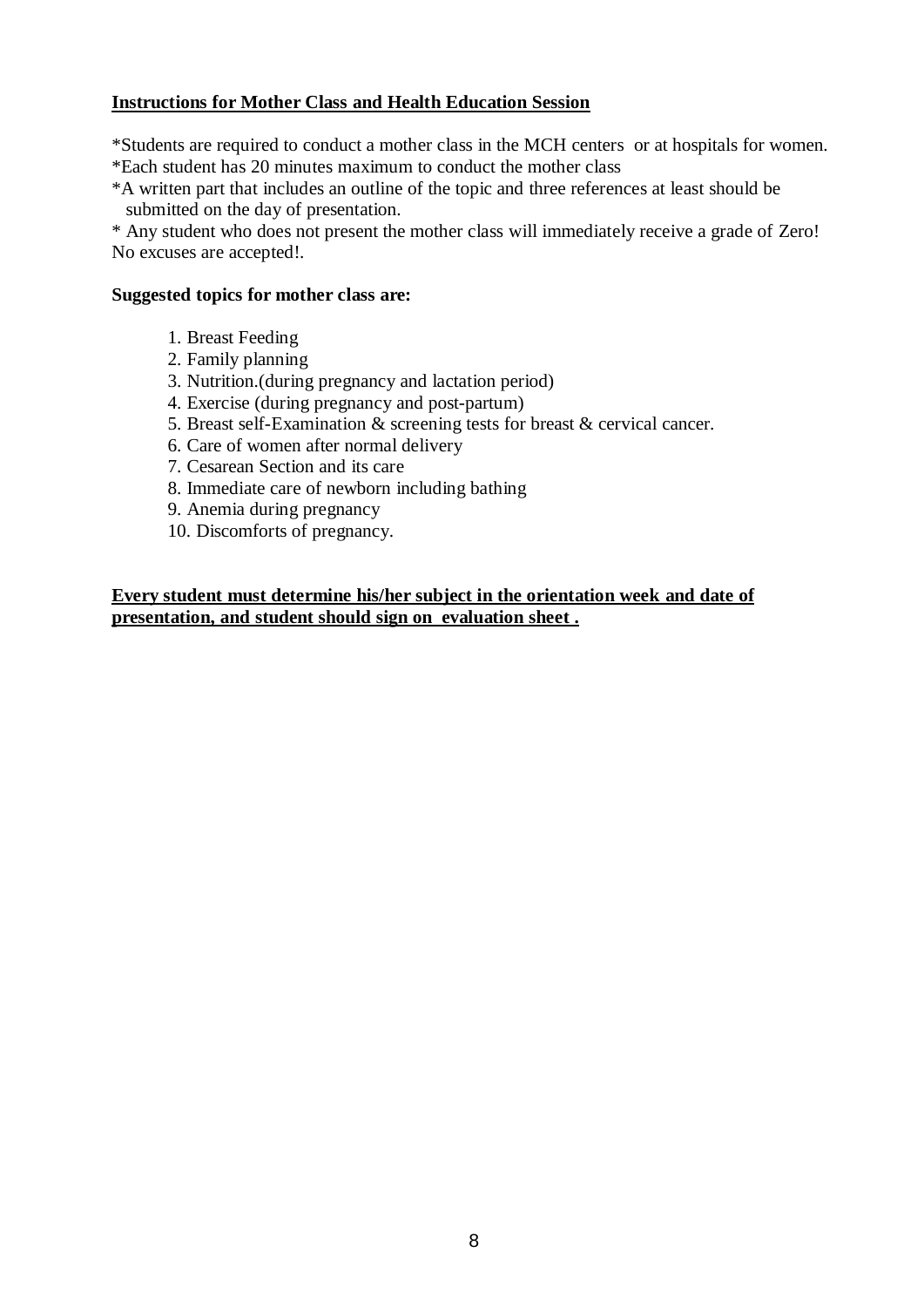## **Mother Class Evaluation Criteria 10%**

| <b>Communication skills</b><br>$35%$ : | Appropriate tone of voice                                     | 5%  |
|----------------------------------------|---------------------------------------------------------------|-----|
|                                        | Appropriate vocabulary/terminology                            | 5%  |
|                                        | Appropriate pace of speech                                    | 5%  |
|                                        | Presents in a confident professional<br>manner                | 5%  |
|                                        | Uses appropriate audiovisual materials                        | 5%  |
|                                        | Able to control audience                                      | 5%  |
|                                        | Encourage discussion and participation<br>of the audience     | 5%  |
| Content 35%                            | Clear and accurate                                            | 10% |
|                                        | Comprehensible                                                | 5%  |
|                                        | Relevant and applicable to nursing                            | 5%  |
|                                        | Appropriate to level of audience                              | 5%  |
| written part                           | - Reference mentioned or submitted<br>- Objective             | 10% |
| <b>Organization 20%</b>                | Starts and finishes on time                                   | 5%  |
|                                        | Well prepared for the presentation                            | 5%  |
|                                        | Conduct presentation in an organized<br>manner                | 5%  |
|                                        | Appropriate preparation to physical<br>environment            | 5%  |
| Process 10%                            | Allows time for questions and gives<br>appropriate answers    | 5%  |
|                                        | Summarizes the main points and<br>terminates session properly | 5%  |

| Grade: |
|--------|
|--------|

Student sign: -----------------------------------------

Instructor sign: --------------------------------------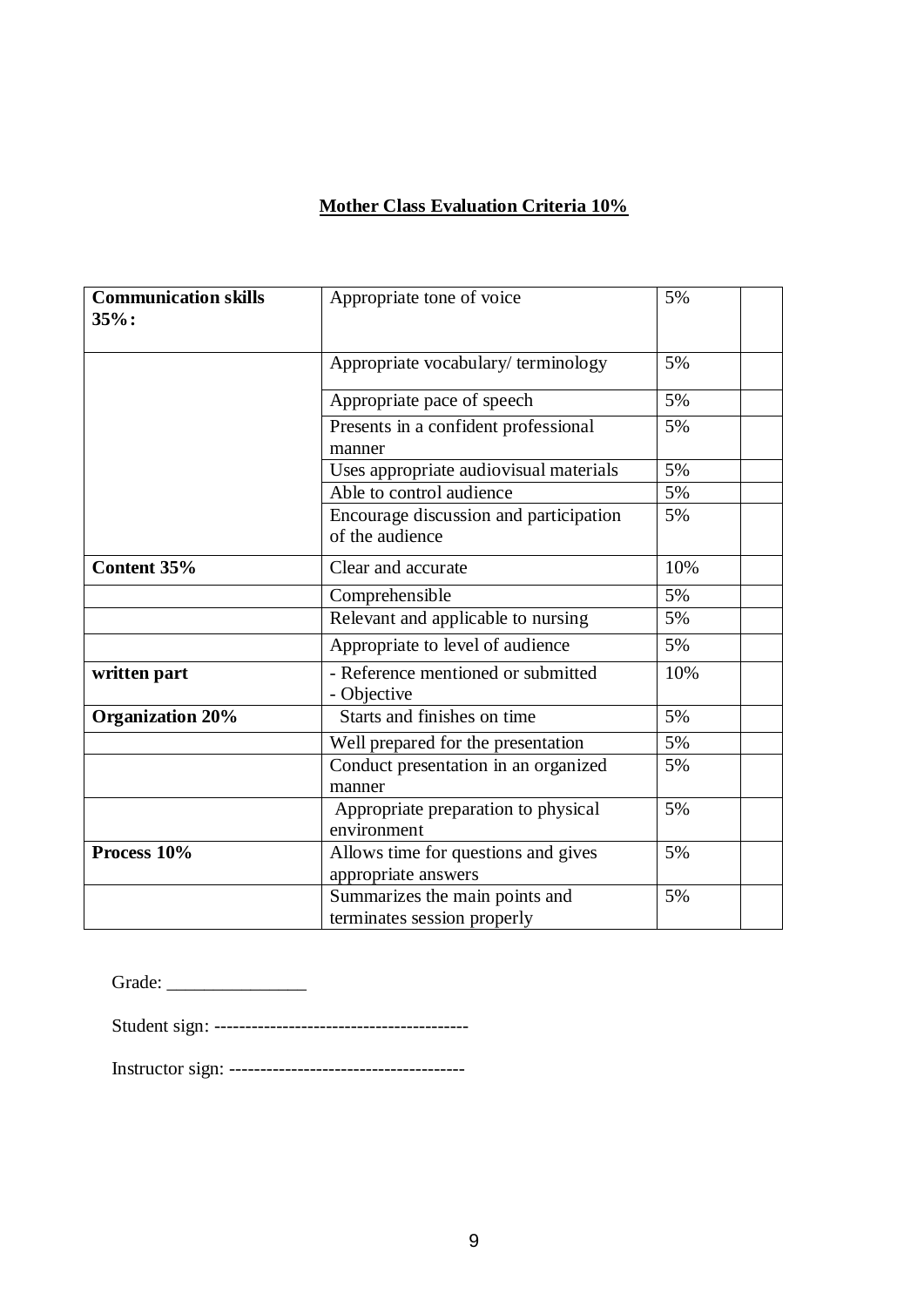## **Research Finding Presentation Evaluation Criteria** ( 10%)

Student Name:-\_\_\_\_\_\_\_\_\_\_\_\_\_\_\_\_\_\_\_\_\_\_\_\_\_Student ID\_\_\_\_\_\_\_\_\_\_\_\_\_\_\_\_\_\_\_\_\_\_\_\_\_\_\_\_\_\_\_

Research that choice by student should be related to maternal in clinical area, published not before 2007

**Topic of research: -------------------------------------------------------------------------**

| Category                                                     | 20% |
|--------------------------------------------------------------|-----|
| 1-Organization                                               |     |
| - Clear voice concise                                        |     |
| - well organized.                                            |     |
| - Transitions between sections smooth and                    |     |
| coordinated.                                                 |     |
| 2-Topic Knowledge                                            |     |
| - Demonstrated excellent mastery of content.                 |     |
| - Confident.                                                 |     |
| - Used notes well.                                           |     |
| - Good audience attention.                                   |     |
| - Good eye contact.                                          |     |
| 3-Creativity                                                 |     |
| - Creative in design interpretation and use of               |     |
| materials, handouts or methods.                              |     |
| - Simple, clear, easy to interpret.                          |     |
| - Well coordinated with content.                             |     |
| <b>4-Evidence Based Practice</b>                             |     |
| - Show how can be used very effectively in<br>clinical area. |     |
|                                                              |     |
| <u>5-Summary</u><br>- Clear.                                 |     |
| - concise, major points emphasized.                          |     |
| - clear recommendations                                      |     |
| - strong conclusion.                                         |     |
| <b>TOTAL POINTS 100%</b>                                     |     |
|                                                              |     |
|                                                              |     |
|                                                              |     |
|                                                              |     |

**COMMENTS:**\_\_\_\_\_\_\_\_\_\_\_\_\_\_\_\_\_\_\_\_\_\_\_\_\_\_\_\_\_\_\_\_\_\_\_\_\_

Student Signature **Lating Student Signature** 

**Instructor Signature \_\_\_\_\_\_\_\_\_\_\_\_\_\_\_\_\_\_\_\_\_\_\_\_**

**Date \_\_\_\_\_\_\_\_\_\_\_\_\_\_\_\_\_\_\_\_\_\_\_\_\_\_\_\_\_\_\_\_\_\_\_\_**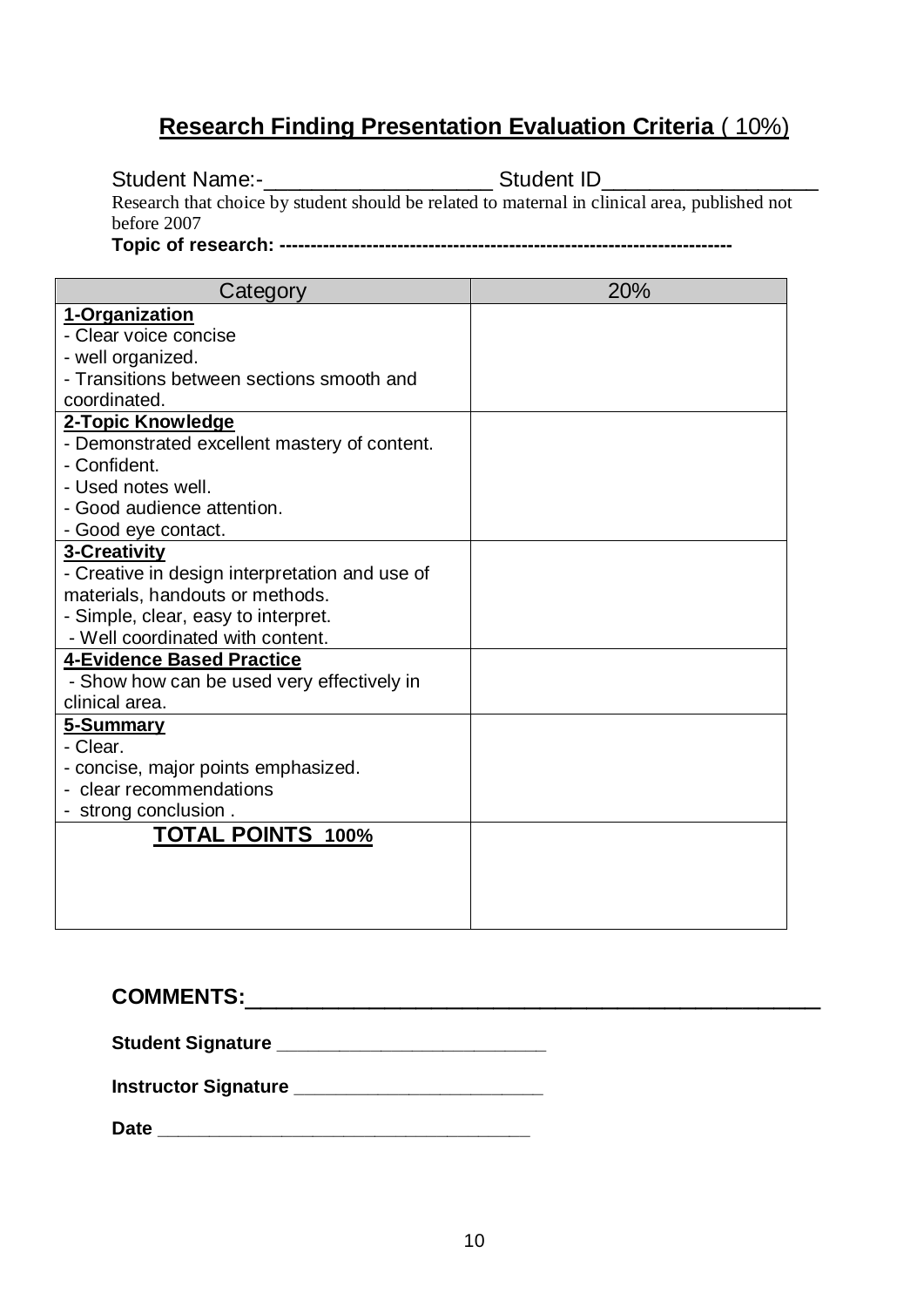**S** (subjective data): - chief complaint or other information the patient or family members tell you.

**O** (objective data): -factual, measurable data, such as observable signs and symptoms, vital signs, or test values.

**A** (analyses (diagnoses)): -conclusions based on subjective and objective data and formulated as patient problems or nursing diagnoses.

**P** (planning): -strategy for relieving the patient's problems, including short- and long-term actions.

**I** (implementations): -measures you've taken to achieve expected outcomes

**E** (evaluation): -analysis of the effectiveness of your interventions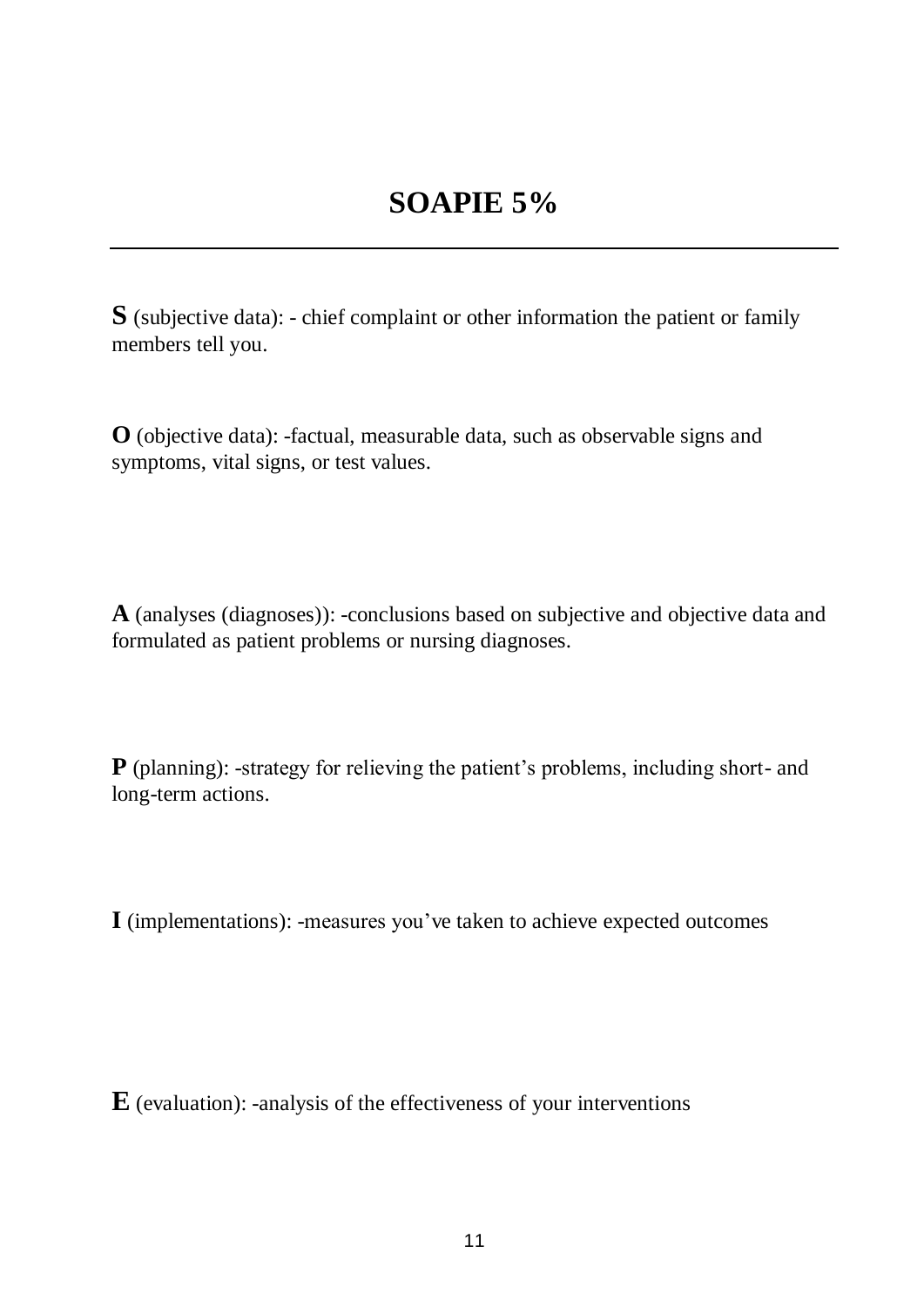## SOAPIE 5%

| $G_T P_A L_M (0.25)$                                    |                         |
|---------------------------------------------------------|-------------------------|
|                                                         | LPM EDD GA $(A)$ (0.25) |
|                                                         |                         |
| Chief complaint: (0.25)                                 |                         |
| History of presents illness: $(0.5)$                    |                         |
| <b>Current Statues</b><br>$S$ (subjective data) $(0.5)$ |                         |
| O (objective data) $(0.5)$ :                            |                         |
| A (assessment data) (0.75):                             |                         |
| $P$ (plan) $(0.75)$ :                                   |                         |
| I (interventions) $(0.75)$ :                            |                         |
| $E$ (evaluation) $(0.5)$ :                              |                         |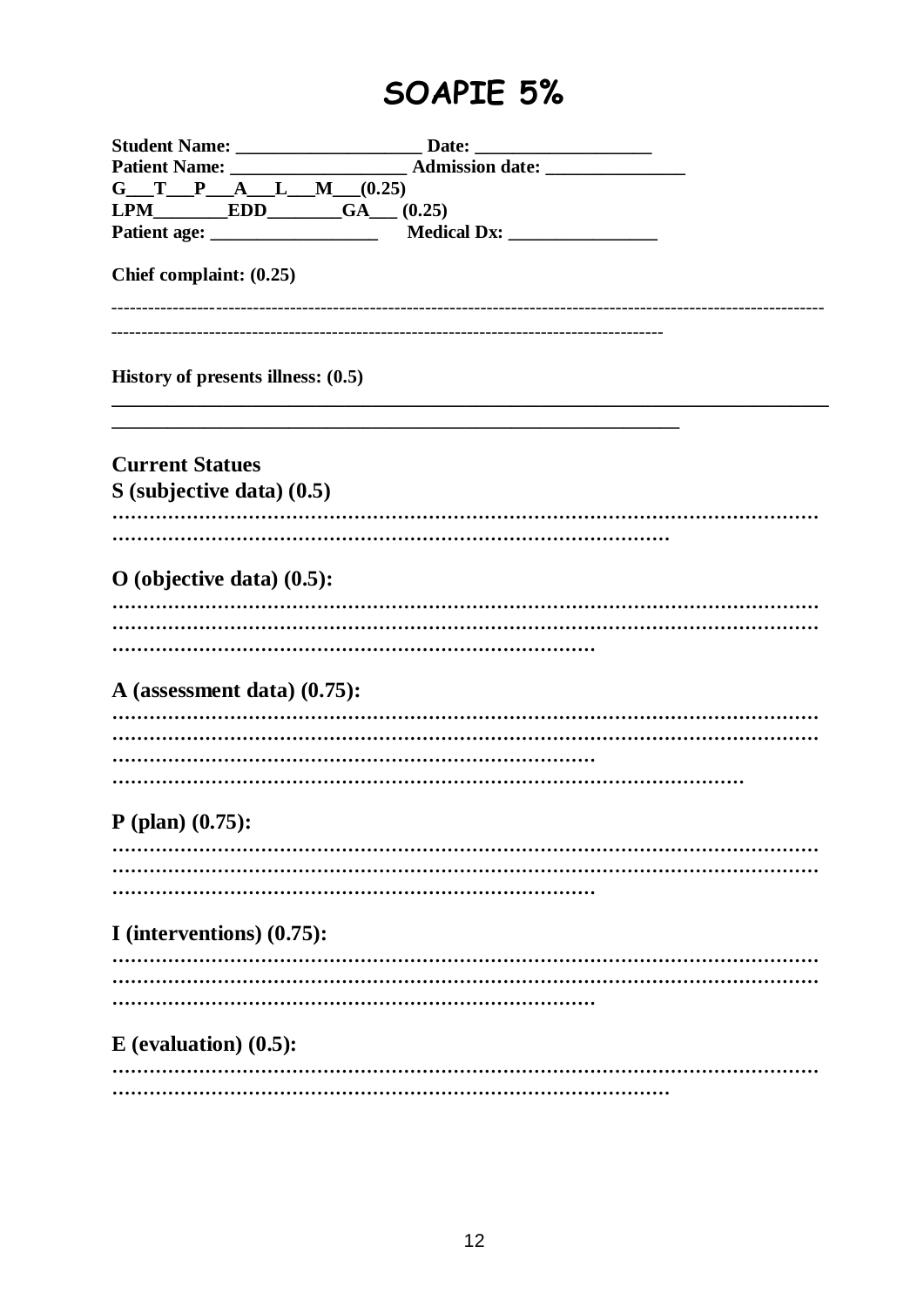## **Antenatal assessment** (**Leopold Maneuver) 5%**

| <b>Steps</b>                                                                                                                                                                                                                   | Rational                                                                                                                                  | Mark | Student<br>Mark    | <b>Notes</b>          |
|--------------------------------------------------------------------------------------------------------------------------------------------------------------------------------------------------------------------------------|-------------------------------------------------------------------------------------------------------------------------------------------|------|--------------------|-----------------------|
| Wash your hand                                                                                                                                                                                                                 | To prevent spread of infection                                                                                                            | 0.25 |                    |                       |
| Provide privacy                                                                                                                                                                                                                |                                                                                                                                           | 0.25 |                    |                       |
| Explain the procedure                                                                                                                                                                                                          | To decrease anxiety and elicit<br>cooperative                                                                                             | 0.25 |                    |                       |
| Ask women to empty her bladder                                                                                                                                                                                                 | To enhance comfort and prevent<br>pressure effect on the physical<br>findings                                                             | 0.5  |                    |                       |
| Position the women in supine<br>position with one pillow under her<br>head and with her knee slightly<br>flexed                                                                                                                | Suitable position to make woman<br>comfort during examination and<br>facilitate relaxation                                                | 0.25 |                    |                       |
| Place small rolled towel under<br>women's right or left nip                                                                                                                                                                    | To displace uterus off major blood<br>vessels and prevent supine<br>hypotension                                                           | 0.5  |                    |                       |
| If right hander stand on women's<br>right side facing her                                                                                                                                                                      |                                                                                                                                           | 0.5  |                    |                       |
| Start with fundal palpation using<br>the palmer of your both hand and<br>start from the fundal height site.                                                                                                                    | To identify fetal presentation and<br>lie<br>Note: the head feel round, firm, and<br>movable. The breech feels less<br>regular and softer | 0.5  |                    |                       |
| Lateral palpation : using palmer<br>surface of one hand, locate and<br>palpate the smooth convex contour<br>of the fetal back and irregularities<br>that identify the small part<br>(leg,hand,elbow,feet)                      | To identify fetal back and<br>extremities. Help to detect fetal<br>heart.                                                                 | 0.5  |                    |                       |
| Pelvic palpation : with your right<br>hand determine which fetal part is<br>presenting over the inlet of the<br>pelvis. Gently grasp the lower pole<br>of the uterus between the thumb<br>and finger and pressing it slightly. | To identify the presenting part.                                                                                                          | 0.5  |                    |                       |
| Pawlec palpation same as pelvic<br>palpation.                                                                                                                                                                                  | To determine wither the head is<br>presenting part and if it<br>engaged(fixed and not movable) or<br>not engaged                          | 0.5  |                    |                       |
| Report accurate findings                                                                                                                                                                                                       |                                                                                                                                           | 0.5  |                    |                       |
| <b>Mark</b>                                                                                                                                                                                                                    |                                                                                                                                           |      | Student signature: | Instructor signature: |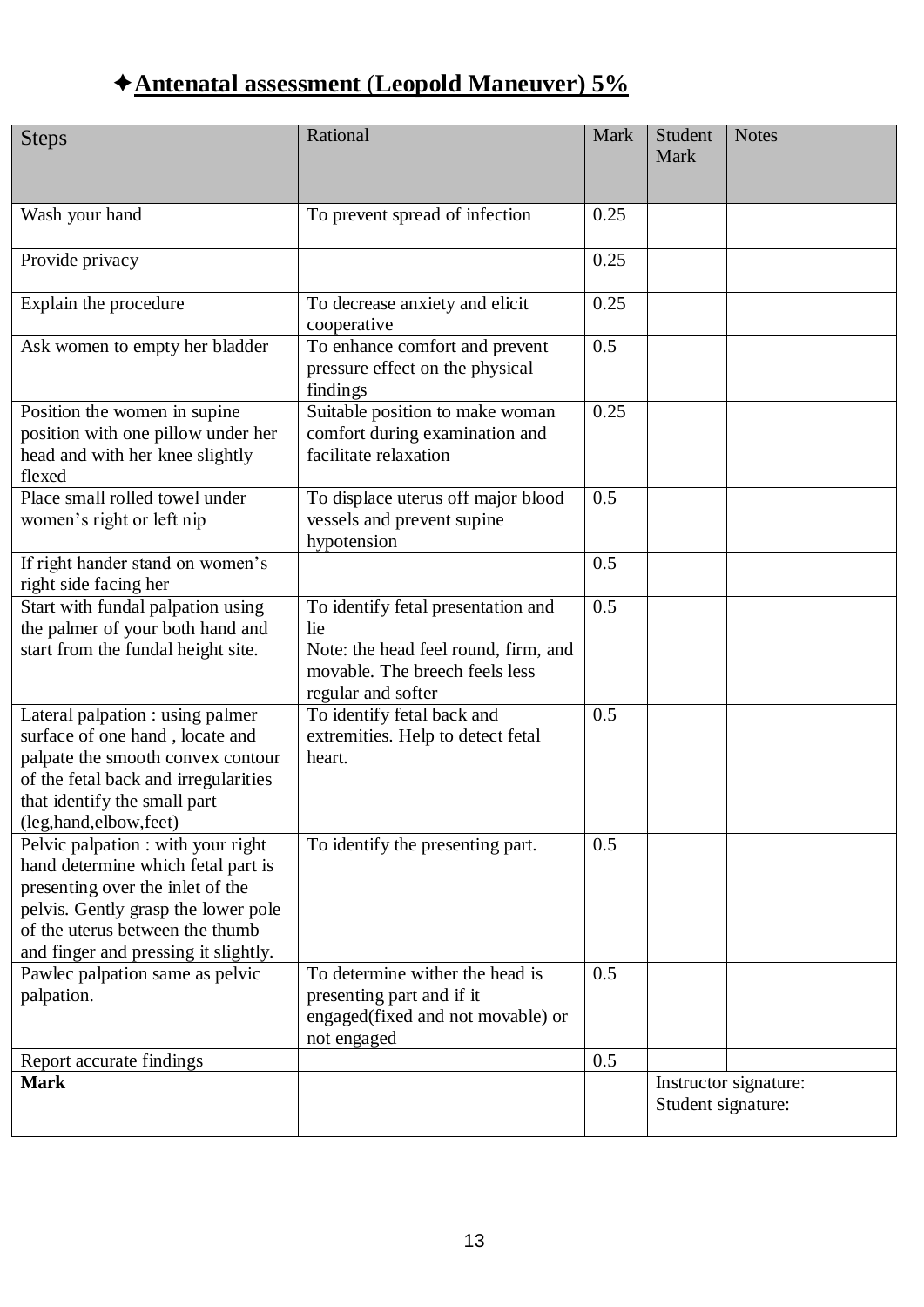## **Post-partum assessment(assessment of uterine involution) 5%**

| <b>Steps</b>                                                                                                                                                                                                                                                                 | Rational                                                                                                                                                 | Mark | Student<br>Mark | <b>Notes</b>                                |
|------------------------------------------------------------------------------------------------------------------------------------------------------------------------------------------------------------------------------------------------------------------------------|----------------------------------------------------------------------------------------------------------------------------------------------------------|------|-----------------|---------------------------------------------|
|                                                                                                                                                                                                                                                                              |                                                                                                                                                          |      |                 |                                             |
| Wash your hand<br>Provide privacy                                                                                                                                                                                                                                            | To decrease risk of infection                                                                                                                            | 0.5  |                 |                                             |
| Explain the procedure                                                                                                                                                                                                                                                        | To decrease anxiety and elicit<br>cooperative                                                                                                            | 0.25 |                 |                                             |
| Let the mother empty her bladder                                                                                                                                                                                                                                             | . Full bladder will displace uterus<br>and prevent involution                                                                                            | 0.5  |                 |                                             |
| Place the mother in supine position<br>with her knee flexed                                                                                                                                                                                                                  | The position helps the abdomen<br>muscle to relax and permit accurate<br>location of the fundus                                                          | 0.25 |                 |                                             |
| Put clean gloves                                                                                                                                                                                                                                                             | To protect yourself from any<br>transmitted diseases                                                                                                     | 0.5  |                 |                                             |
| Lower perineal pad to observe<br>lochia as fundus is palpated                                                                                                                                                                                                                | To observe for color, consistency<br>and flow                                                                                                            | 0.5  |                 |                                             |
| Place non dominant hand on lower<br>uterine segment above symphysis                                                                                                                                                                                                          | This will support the lower uterine<br>segment during palpation or<br>massaging the uterus                                                               | 0.5  |                 |                                             |
| By using other hand, palpated<br>abdomen until top of fundus is<br>located. (use the flat part of the<br>finger –not the fingertip- for<br>palpation)                                                                                                                        | It's providing more comfort                                                                                                                              | 0.5  |                 |                                             |
| Start palpation at umbilicus level<br>and palpated gently until the fundus<br>is located.                                                                                                                                                                                    | Note: fundus should be firm in the<br>mid line at umbilicus level first day<br>post-partum then it will be below the<br>umbilicus by one finger each day | 0.5  |                 |                                             |
| Determine its firmness (if not,<br>massage lightly until firm):<br>Determine height of fundus.<br>Measure height of top of fundus in<br>fingerbreadths, above below, or at<br>umbilicus><br>Determine whether fundus is in<br>midline (deviation indicates full<br>bladder). | While palpating the fundus:                                                                                                                              | 0.5  |                 |                                             |
| Document the consistency and<br>location of fundus.                                                                                                                                                                                                                          |                                                                                                                                                          | 0.5  |                 |                                             |
| <b>Mark</b>                                                                                                                                                                                                                                                                  |                                                                                                                                                          |      |                 | Instructor signature:<br>Student signature: |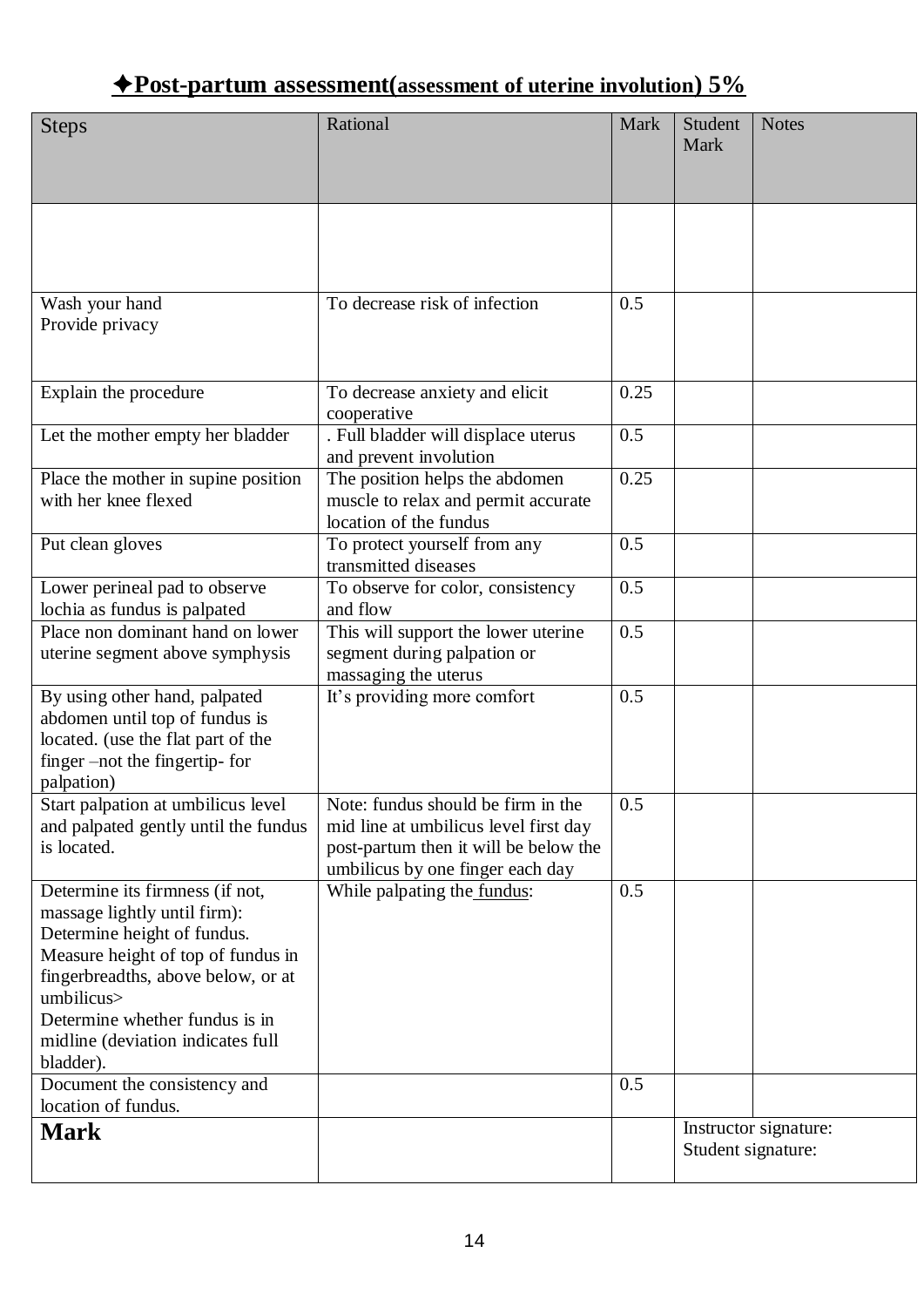## **Suggested topic for case study**

Abortions, Puerperal Sepsis ,Hyperemesis gravidarum, Ectopic pregnancy, Placenta previa ,Post-partum hemorrhage, DVT & Pulmonary Embolism, Gestational diabetes, Pregnancy induced hypertension, Abrupt placenta, Normal delivery and C/S Delivery.

## **Evaluation criteria for case study presentation (10 % ):**

(for female students)

| 1.  | <b>Patient profile:</b>                                               | 1%   |
|-----|-----------------------------------------------------------------------|------|
| 2.  | <b>Chief compliant</b>                                                | 5%   |
| 3.  | <b>Maternal history</b>                                               | 2.5% |
| 4.  | Past health history                                                   | 2.5% |
| 5.  | <b>Physical Examination</b>                                           | 5%   |
| 6.  | <b>Special Diagnostic Procedures</b>                                  | 4%   |
| 7.  | <b>Medications: (Classification, Nursing Consideration)</b>           | 5%   |
| 8.  | <b>Significance of Assessment:</b>                                    |      |
|     | Assessment includes objective data which establishes the nursing      | 5%   |
|     | diagnoses                                                             | 5%   |
|     | . Assessment includes subjective data, which establishes the nursing  |      |
|     | diagnoses.                                                            |      |
| 9.  | <b>Diagnoses:</b>                                                     |      |
|     | . Nursing diagnoses are derived from the subjective and objective     | 4%   |
|     | data                                                                  | 4%   |
|     | . Nursing diagnoses are prioritized                                   | 2%   |
|     | . Nursing diagnoses are stated in appropriate terminology             |      |
| 10. | Planning:                                                             |      |
|     | . Goals and objective relate specifically to the identified nursing   | 4%   |
|     | diagnoses.                                                            |      |
|     | . Goals and objective reflect the direction of the nursing diagnoses. | 5%   |
|     | . Goals and objective attainable, measurable, and observable.         | 6%   |
| 11. | <b>Implementations:</b>                                               |      |
|     | . Nursing interventions are specific and inclusive.                   | 10%  |
|     | . Nursing interventions are prioritized.                              | 4%   |
|     | . Nursing interventions are individualized.                           | 4%   |
|     | Teaching interventions are based on the identified needs.             | 4%   |
|     | Nursing interventions are based on up-to date-knowledge               | 4%   |
|     | Rationales are scientifically correct.                                | 4%   |
| 12  | <b>Evaluation:</b>                                                    |      |
|     | Evaluations reflect stated objective and goals.                       | 4%   |
|     | Evaluations indicate how well objective were achieved/not achieved    | 6%   |
|     | including (patient response)                                          |      |

Grade:  $\qquad \qquad$  / 10

Student sign : Instructor sign :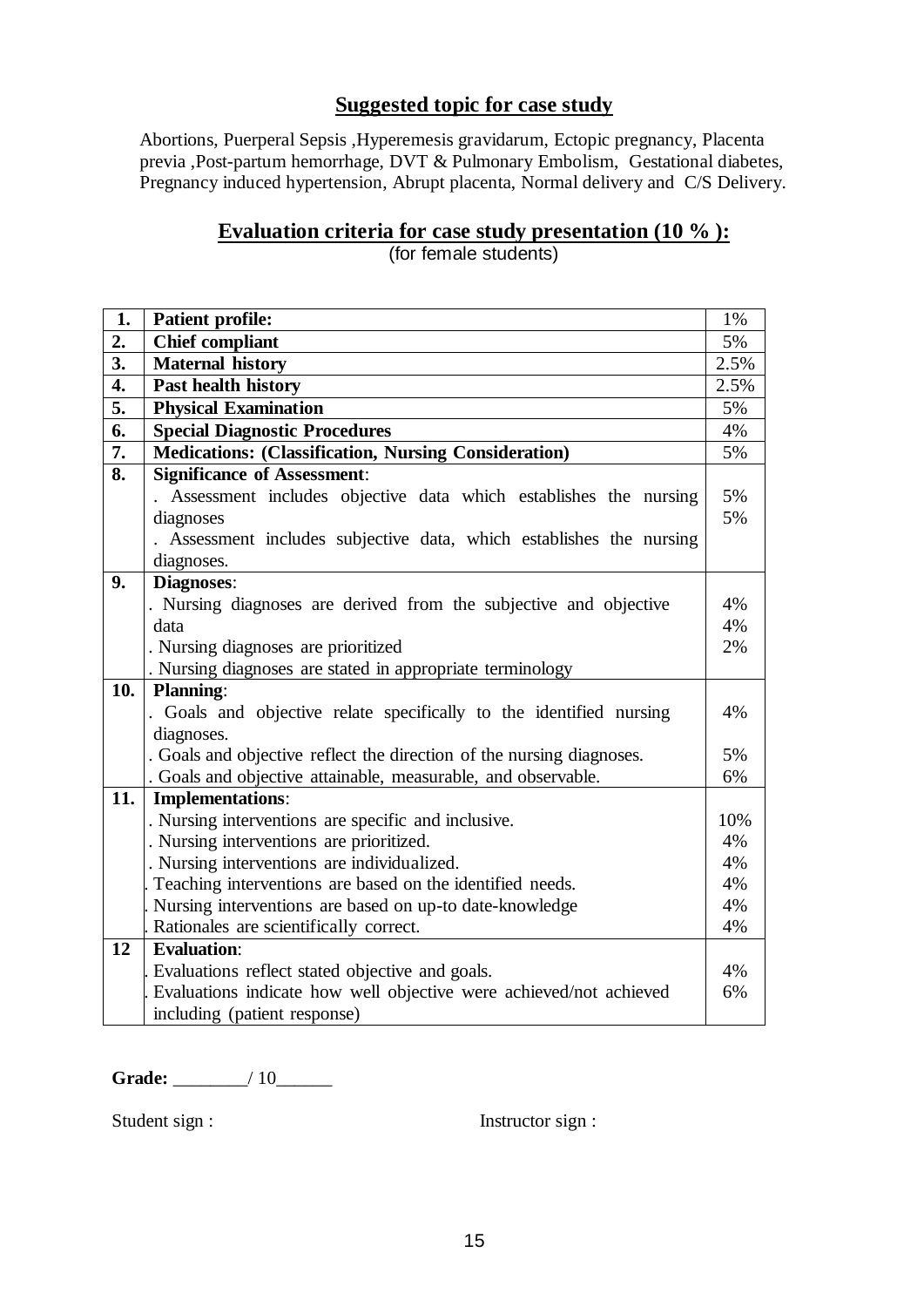## **Evaluation criteria for case study presentation (20% ):**

(for male students)

| 1.  | <b>Patient profile:</b>                                              | 1%   |
|-----|----------------------------------------------------------------------|------|
| 2.  | <b>Cheif complian</b>                                                | 5%   |
| 3.  | <b>Maternal history</b>                                              | 2.5% |
| 4.  | Past health history                                                  | 2.5% |
| 5.  | <b>Physical Examination</b>                                          | 5%   |
| 6.  | <b>Special Diagnostic Procedures</b>                                 | 4%   |
| 7.  | Medications: (Classification, Nursing Consideration)                 | 5%   |
|     | <b>General information about the disease</b>                         | 5%   |
|     | Definition of the disease                                            |      |
|     | Signs , symptoms , causes and Risk factors                           | 5%   |
|     | Patient profile(past medical health history)                         | 5%   |
|     | Health history (Chief complains 1)                                   | 5%   |
| 8.  | <b>Significance of Assessment:</b>                                   |      |
|     | Assessment includes objective data which establishes the nursing     | 5%   |
|     | diagnoses                                                            | 5%   |
|     | . Assessment includes subjective data, which establishes the nursing |      |
|     | diagnoses.                                                           |      |
| 9.  | <b>Diagnoses:</b>                                                    |      |
|     | . Nursing diagnoses are derived from the subjective and objective    | 4%   |
|     | data                                                                 | 4%   |
|     | Nursing diagnoses are prioritized                                    | 2%   |
|     | . Nursing diagnoses are stated in appropriate terminology            |      |
| 10. | <b>Planning:</b>                                                     |      |
|     | Goals and objective relate specifically to the identified nursing    | 4%   |
|     | diagnoses.                                                           |      |
|     | Goals and objective reflect the direction of the nursing diagnoses.  | 5%   |
|     | . Goals and objective attainable, measurable, and observable.        | 6%   |
| 11. | <b>Implementations:</b>                                              |      |
|     | Nursing interventions are specific and inclusive.                    | 10%  |
|     | Nursing interventions are prioritized.                               | 4%   |
|     | . Nursing interventions are individualized.                          | 4%   |
|     | Teaching interventions are based on the identified needs.            | 4%   |
|     | Nursing interventions are based on up-to date-knowledge              | 4%   |
|     | Rationales are scientifically correct.                               | 4%   |
| 12  | <b>Evaluation:</b>                                                   |      |
|     | Evaluations reflect stated objective and goals.                      | 4%   |
|     | Evaluations indicate how well objective were achieved/not achieved   | 6%   |
|     | including (patient response)                                         |      |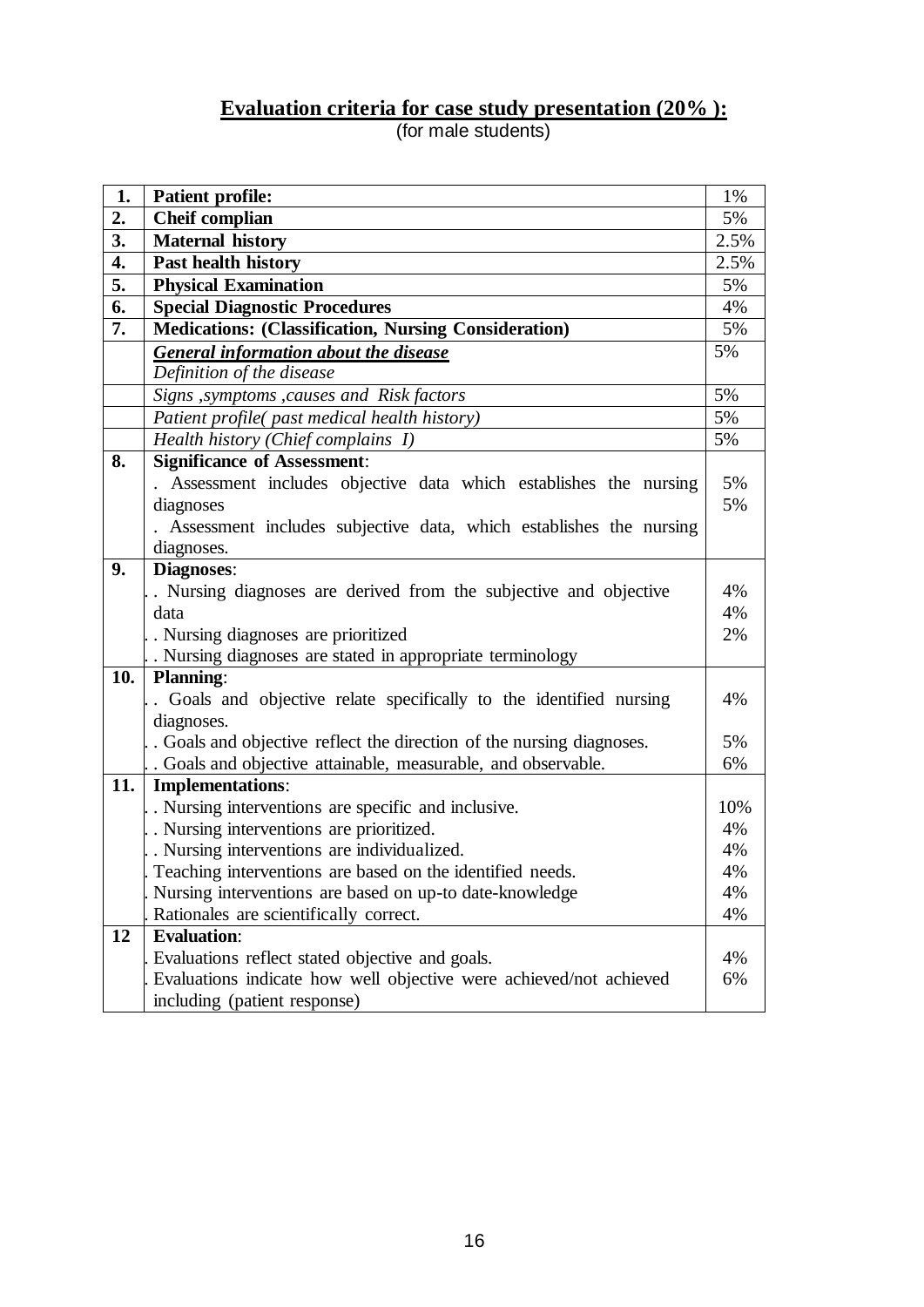### **Clinical Performance Evaluation Sheet ( 15%)**

| <b>Student Name:</b> |                       | <b>ID.</b> Number:               |                                  |                                       |                                |
|----------------------|-----------------------|----------------------------------|----------------------------------|---------------------------------------|--------------------------------|
| Scale:               | unsafe<br>performance | <b>Inadequate</b><br>performance | .<br>satisfactory<br>performance | Highly<br>satisfactory<br>performance | J.<br>Excellent<br>performance |

|                  |                                                           | periormance                                                                | periormance                                                                         | performance | sausractory<br>performance |   |   | periormance |   |
|------------------|-----------------------------------------------------------|----------------------------------------------------------------------------|-------------------------------------------------------------------------------------|-------------|----------------------------|---|---|-------------|---|
|                  |                                                           |                                                                            |                                                                                     |             |                            |   |   |             |   |
| No.              | Criteria                                                  |                                                                            |                                                                                     |             | I.                         | 2 | 3 | 4           | 5 |
| 1.               |                                                           | Punctual-No absence, (arrival on time)                                     |                                                                                     |             |                            |   |   |             |   |
| 2.               |                                                           | cleanness& Tidy                                                            |                                                                                     |             |                            |   |   |             |   |
| 3.               |                                                           | Accept constructive criticism                                              |                                                                                     |             |                            |   |   |             |   |
| $\overline{4}$ . |                                                           | Grasp opportunities to extend knowledge and skills                         |                                                                                     |             |                            |   |   |             |   |
|                  |                                                           | <b>Communication: -</b>                                                    |                                                                                     |             |                            |   |   |             |   |
| $\overline{5}$ . |                                                           | Relate theoretical knowledge with clinical experience                      |                                                                                     |             |                            |   |   |             |   |
| 6.               |                                                           | Listening skills, Proactive / promotes and encourages                      |                                                                                     |             |                            |   |   |             |   |
|                  |                                                           | communication                                                              |                                                                                     |             |                            |   |   |             |   |
|                  |                                                           | <b>Internal and External Interpersonal Relations</b><br>/ Customer Service |                                                                                     |             |                            |   |   |             |   |
| $\overline{7}$   |                                                           | others                                                                     | Collaborates with colleagues / accessible to                                        |             |                            |   |   |             |   |
| 8                |                                                           | $\bullet$                                                                  | Maintains smooth working relations /<br>contributes to morale and motivation        |             |                            |   |   |             |   |
| $\overline{9}$   |                                                           |                                                                            | Supports and respects others / appreciates<br>diversity of colleagues and customers |             |                            |   |   |             |   |
| 10               |                                                           | departmental efforts                                                       | Displays balance between area and                                                   |             |                            |   |   |             |   |
| $\overline{11}$  |                                                           |                                                                            | Participate and share learning experiences in<br>group conferences consistently     |             |                            |   |   |             |   |
| 12               |                                                           |                                                                            | Performs job effectively and efficiently                                            |             |                            |   |   |             |   |
| $\overline{13}$  |                                                           | Plans area and work goals<br>$\bullet$                                     |                                                                                     |             |                            |   |   |             |   |
| 14               |                                                           | Present themselves promptly, appropriately dressed                         |                                                                                     |             |                            |   |   |             |   |
|                  |                                                           | and conducted herself in professional manner                               |                                                                                     |             |                            |   |   |             |   |
| 15               |                                                           | Assessment effectively. Planning. Implementation.                          |                                                                                     |             |                            |   |   |             |   |
|                  |                                                           | And Evaluation. Documents nursing care given to                            |                                                                                     |             |                            |   |   |             |   |
|                  | clients appropriately                                     |                                                                            |                                                                                     |             |                            |   |   |             |   |
| 16               | Demonstrate an interest in working with the agency        |                                                                            |                                                                                     |             |                            |   |   |             |   |
| 17               | Completes assignments/work on time                        |                                                                            |                                                                                     |             |                            |   |   |             |   |
| 18               | Demonstrates leadership and Self-development<br>abilities |                                                                            |                                                                                     |             |                            |   |   |             |   |
|                  |                                                           |                                                                            |                                                                                     |             |                            |   |   |             |   |
| 19               |                                                           | Utilize the principles of aseptic technique while                          |                                                                                     |             |                            |   |   |             |   |
| $\overline{20}$  |                                                           | carrying out all nursing procedures                                        |                                                                                     |             |                            |   |   |             |   |
|                  | Psychomotor                                               |                                                                            |                                                                                     |             |                            |   |   |             |   |

Grade for clinical performance evaluation: \_\_\_\_\_\_\_\_\_\_\_\_\_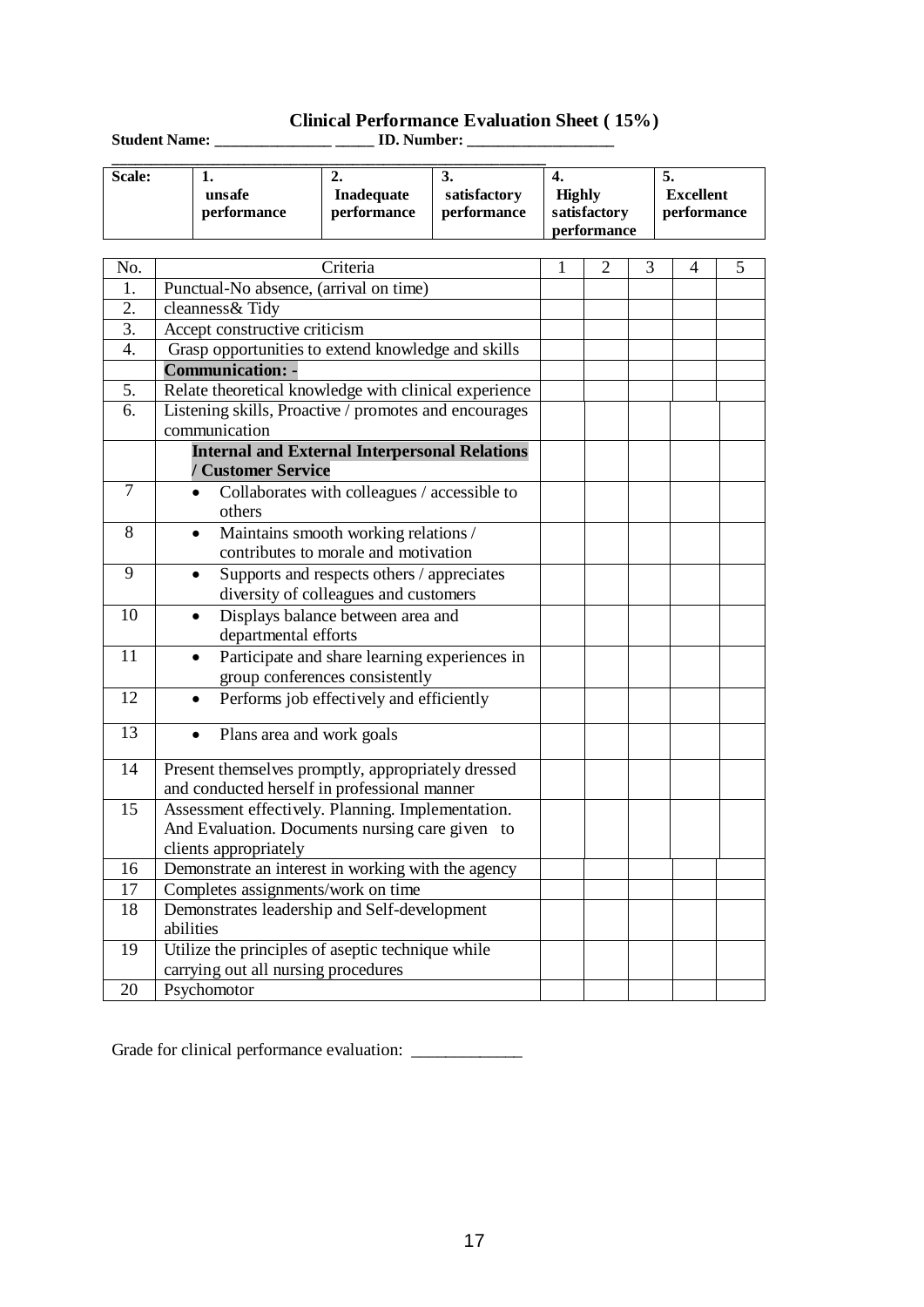### **E**valuation of student performance

| <b>STUDENT NAME:</b>                                      | ID:      |
|-----------------------------------------------------------|----------|
|                                                           |          |
| Dates: $\frac{1}{\sqrt{1-\frac{1}{2}} \cdot \frac{1}{2}}$ | section: |
|                                                           |          |

#### **Rating Scale: -**

 $\setminus$ 

#### **5 = Always – Outstanding; Excellent; Far above expectations.**

Represents superior mastery. This rating is reserved for accomplishment that is truly distinctive. The student works independently with unusual effectiveness and often takes the initiative in seeking new knowledge outside the formal confines of the course.

#### **4 = Most times – Above average; commendable.**

Indicates achievement considerably above acceptable standards. Indicates that the student works well independently and often demonstrates initiative.

#### **3 = Frequently – Average ability; Meets expectations.**

Indicates a satisfactory degree of attainment. It is the rating that may be expected of a student of average ability who gives to the work a reasonable amount of time and effort. Indicates that the student works independently at an acceptable level.

#### **2 = Occasionally – Shows some skill, but is below the acceptable level.**

Indicates a limited understanding. Signifies work which in quality and \ or quantity falls below the average acceptable standard. Constitutes unsafe practice.

#### **1 = Rarely or Not at All – Skill is deficient or lacking.**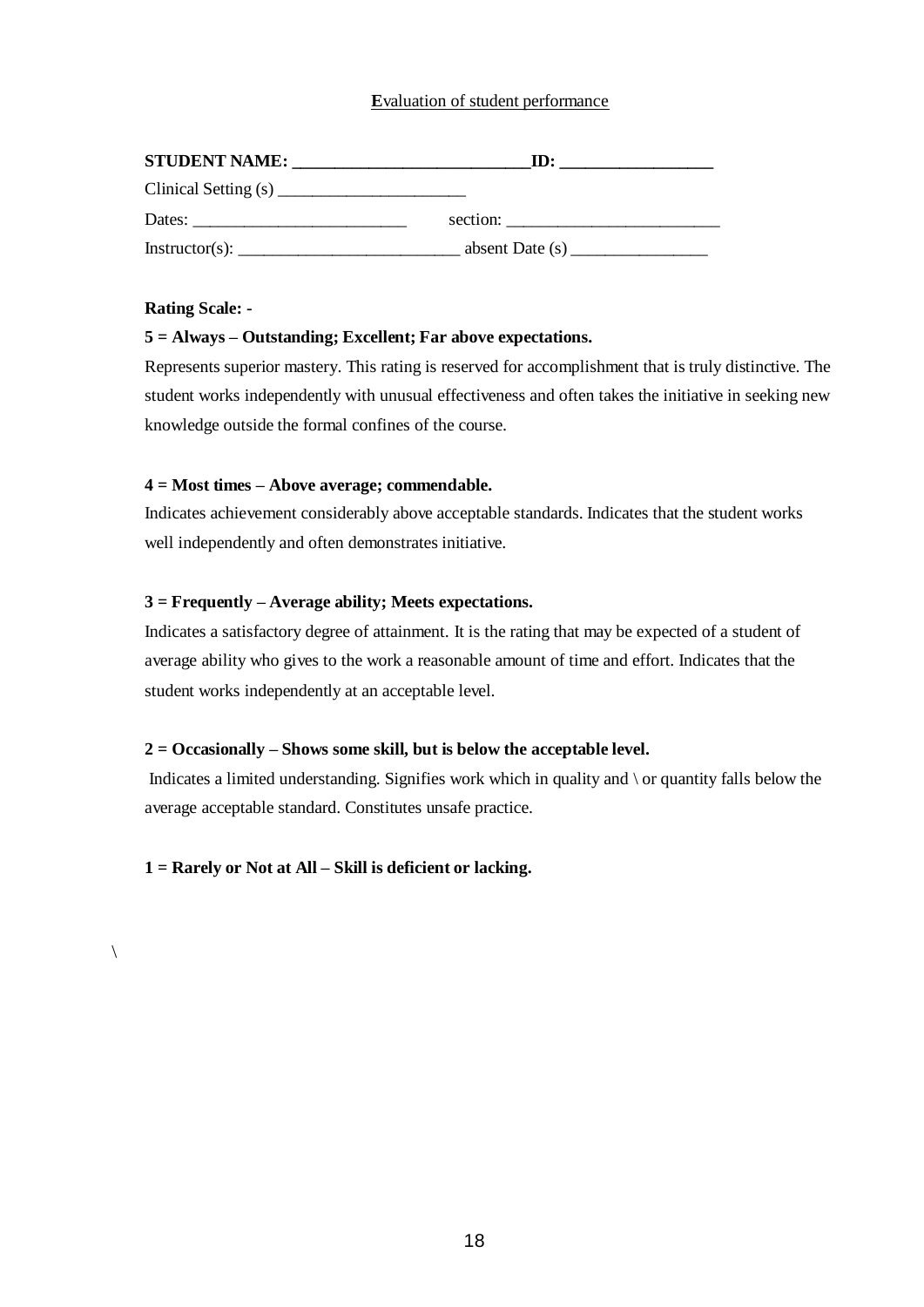## Faculty of Nursing<br>Maternal Health Nursing Clinical Nur.1001371 **Nursing Care Plan (10%)**

| $(5$ points)<br>Student name                  |        |  |
|-----------------------------------------------|--------|--|
|                                               |        |  |
|                                               |        |  |
|                                               |        |  |
|                                               |        |  |
| Marital Status S M W D (circle one)           |        |  |
|                                               |        |  |
|                                               |        |  |
|                                               |        |  |
|                                               |        |  |
| Reasons for admission (in Client's own words) |        |  |
|                                               |        |  |
|                                               |        |  |
|                                               |        |  |
|                                               |        |  |
|                                               |        |  |
|                                               | $R$ BP |  |
|                                               |        |  |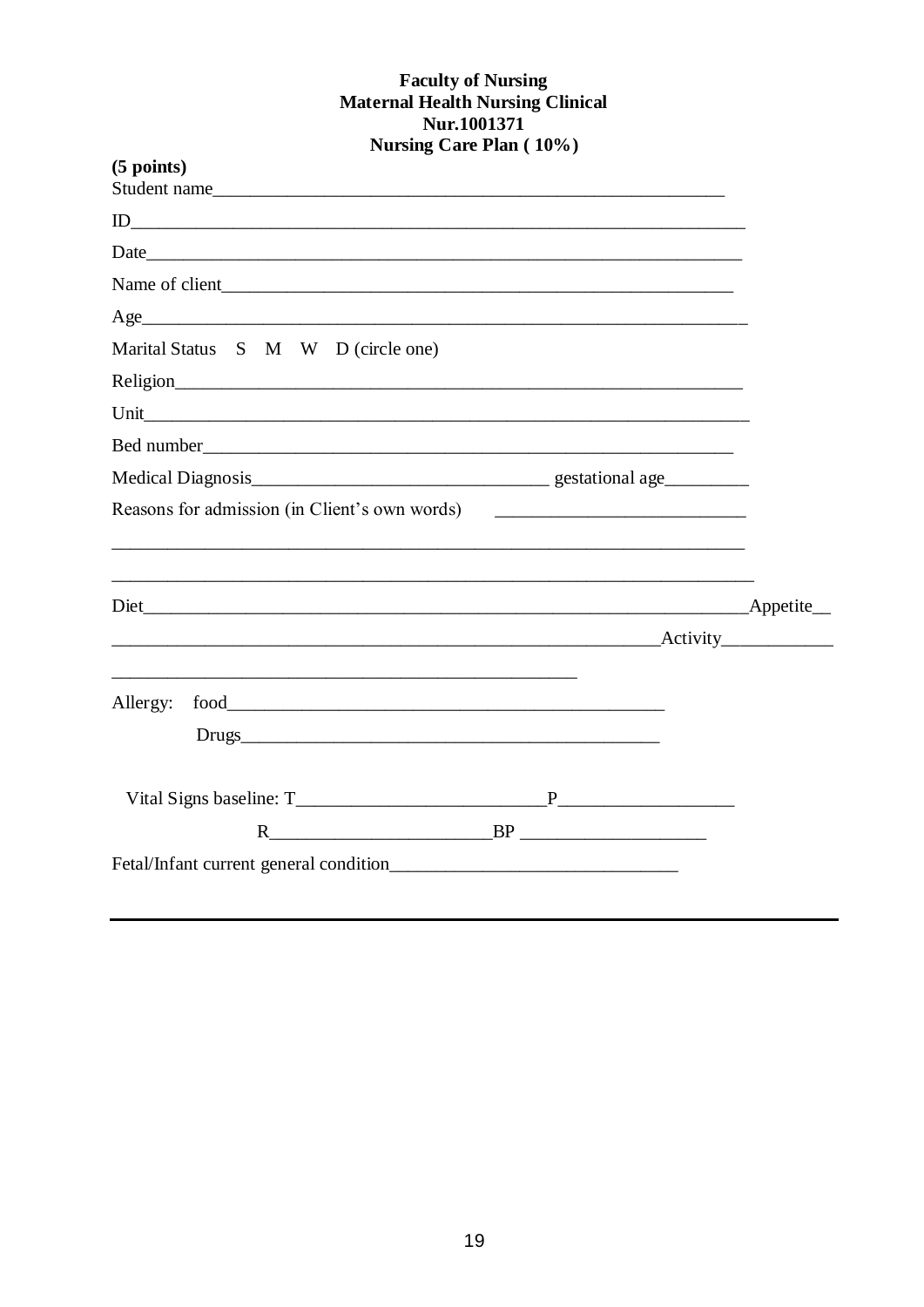## Review of Systems

|                                                                                        | (5 points) |                                                                                   |
|----------------------------------------------------------------------------------------|------------|-----------------------------------------------------------------------------------|
|                                                                                        |            |                                                                                   |
|                                                                                        |            |                                                                                   |
|                                                                                        |            |                                                                                   |
| Head & neck: trauma___________headache______________vertigo________                    |            |                                                                                   |
|                                                                                        |            |                                                                                   |
|                                                                                        |            |                                                                                   |
| Eyes: vision_________________________________trauma_____________________________       |            |                                                                                   |
|                                                                                        |            |                                                                                   |
| Ears: hearing discharge infection                                                      |            |                                                                                   |
|                                                                                        |            |                                                                                   |
| Nose: sinuses________________________trauma___________colds_____________________       |            |                                                                                   |
|                                                                                        |            |                                                                                   |
| <b>Mouth/Throat:</b> dry lips/oral mucosa_______________lesions_______________________ |            |                                                                                   |
|                                                                                        |            |                                                                                   |
|                                                                                        |            |                                                                                   |
|                                                                                        |            |                                                                                   |
| Respiratory: dyspnea at rest________________with exertion_______________________       |            |                                                                                   |
|                                                                                        |            |                                                                                   |
|                                                                                        |            |                                                                                   |
| Cardiovascular: chest pain_________________palpitations_________________________       |            |                                                                                   |
|                                                                                        |            |                                                                                   |
|                                                                                        |            | ECG________________________cardiac medications                                    |
| G.I.: N/V______________________constipation___________________diarrhea__________       |            |                                                                                   |
|                                                                                        |            | dysphagia_________________________flatulence___________________heart burn________ |
|                                                                                        |            |                                                                                   |
|                                                                                        |            | Weight loss_______________________weight gain___________________________________  |
| Abdomen: Stria gravidarum___________________linea nigra__________________________      |            |                                                                                   |
|                                                                                        |            |                                                                                   |
|                                                                                        |            |                                                                                   |
| Urinary: color changes_________________oliguria__________________polyuria_______       |            |                                                                                   |
|                                                                                        |            | hematuria_______________incontinence___________________nocturia_____              |
|                                                                                        |            | dysuria___________________discharge________________flank_pain_____________        |
| Reproductive: genital sores_____________discharge_______________________________       |            |                                                                                   |
|                                                                                        |            |                                                                                   |
|                                                                                        |            |                                                                                   |
|                                                                                        |            |                                                                                   |
|                                                                                        |            |                                                                                   |
|                                                                                        |            |                                                                                   |
| Musculoskeletal: muscle cramps_________________gait change______________________       |            |                                                                                   |
|                                                                                        |            |                                                                                   |
|                                                                                        |            |                                                                                   |
|                                                                                        |            |                                                                                   |
|                                                                                        |            | Speech problems_________________________parasthesia_____________________________  |
|                                                                                        |            |                                                                                   |
|                                                                                        |            |                                                                                   |
|                                                                                        |            |                                                                                   |
|                                                                                        |            |                                                                                   |
|                                                                                        |            |                                                                                   |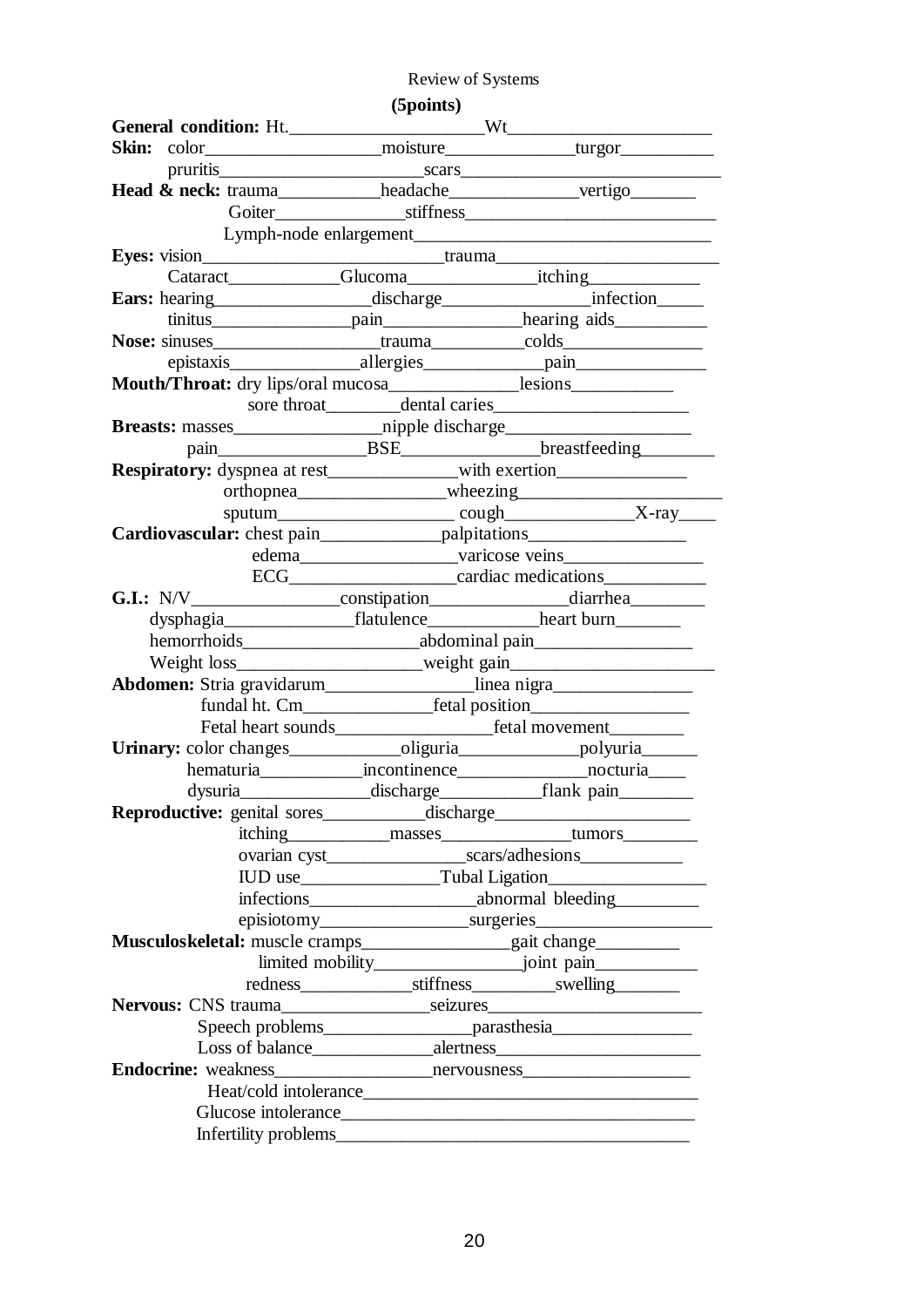## **Menstrual History**

| Age of onset                | Cycle days<br><u>Cycle days</u> |
|-----------------------------|---------------------------------|
|                             |                                 |
| Menstrual disorders         |                                 |
| Last menstrual period (LMP) |                                 |

Expected Date of Delivery (EDD)\_\_\_\_\_\_\_\_\_\_\_\_\_\_\_\_\_\_\_\_\_\_\_\_\_\_\_\_\_\_\_\_\_\_\_\_\_

## **Pregnancy History**

**G T P A L**

**Order of birth Month/ Year Sex of Baby Weight At birth Weeks gest. Hours of delivery Type of delivery Complication to mother or infant** 1. 2. 3. 4. 5. 6. 7. 8. 9. 10.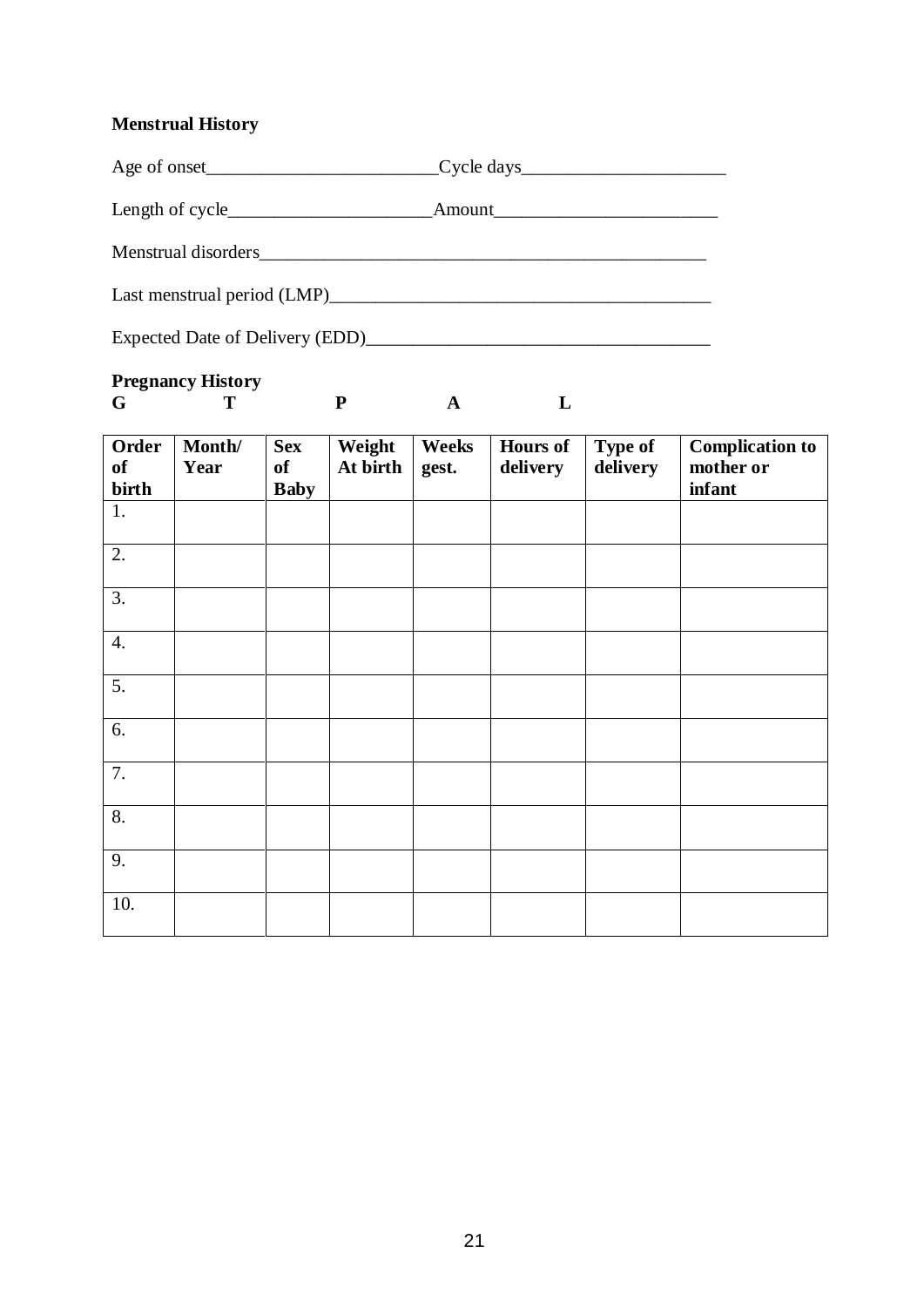### **Complete the parts that apply to your case:**

Antenatal Part

(10 points)

### **History since LMP**

Check all positive findings that apply to your client's case: \_\_\_\_Headache \_\_\_\_Nausea/Vomiting \_\_\_\_Abdominal pain \_\_\_\_Urinary complaints \_\_\_\_Vaginal Discharge \_\_\_\_Edema (specify area) \_\_\_\_Febrile episodes \_\_\_\_Rubella exposure \_\_\_\_Other viral exposure \_\_\_\_Radiation exposure \_\_\_\_Use of contraceptive Type\_\_\_\_\_\_\_\_\_\_\_\_\_\_\_\_\_\_\_\_\_\_\_\_\_\_\_\_\_\_\_\_\_\_\_\_\_\_\_\_\_\_\_\_\_\_\_\_\_\_\_\_\_\_\_\_\_\_\_\_\_\_\_\_

Date of last use of contraceptives\_

Psychosocial Assessment

Residence/Environment: Pollution (air, water), lack of food, lack of transportation

Occupation:

Economic status:

Role in the family:

Present emotional and mental status:

### Pregnancy planned and accepted or not:

| <b>Activities of Daily Living:</b> |  |
|------------------------------------|--|
|                                    |  |
|                                    |  |
| Elimination pattern                |  |
|                                    |  |
|                                    |  |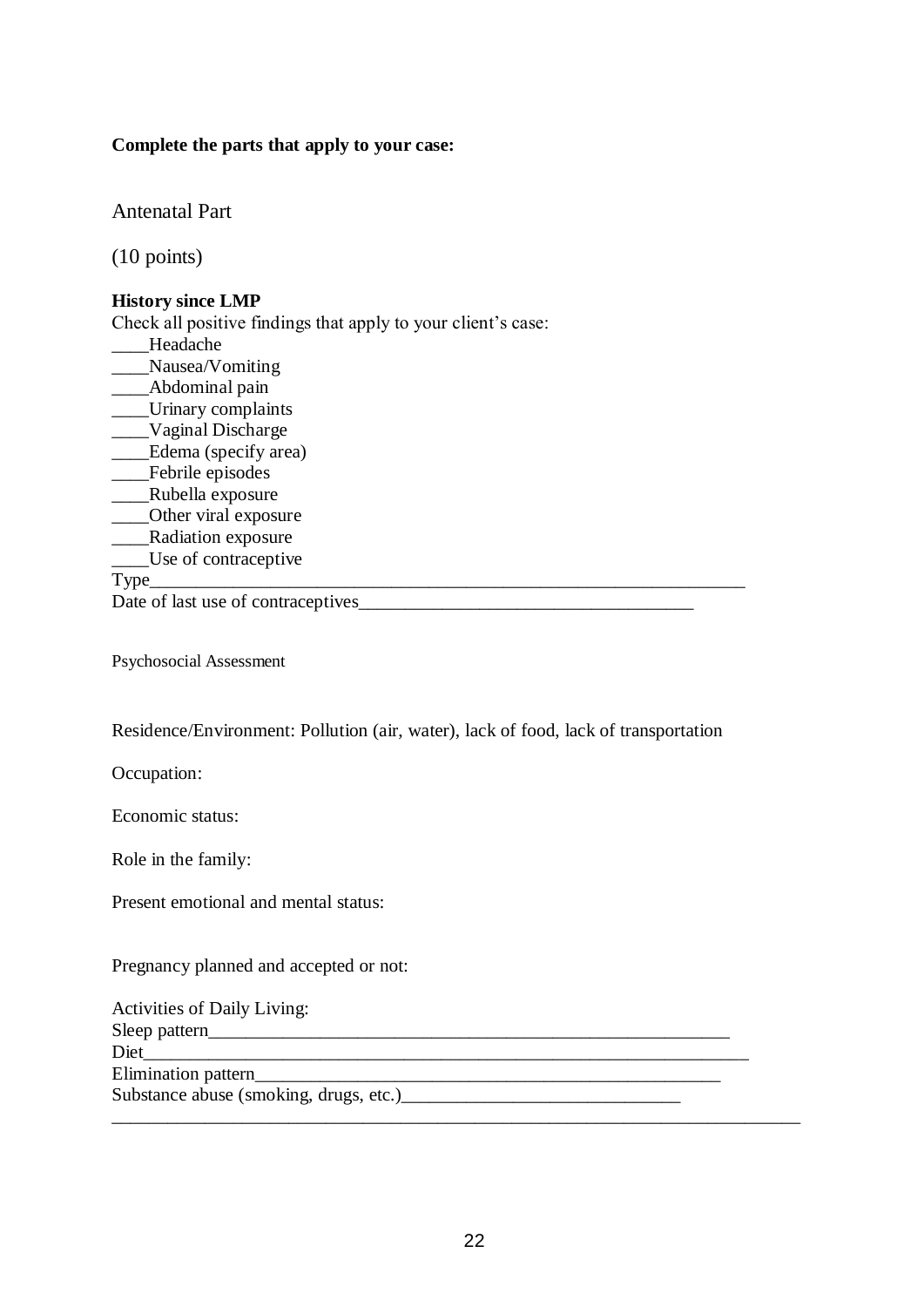|                                                                                   | $(10 \mu)$ |                                                                                  |
|-----------------------------------------------------------------------------------|------------|----------------------------------------------------------------------------------|
| <b>Assessment of Mother</b>                                                       |            |                                                                                  |
|                                                                                   |            |                                                                                  |
|                                                                                   |            |                                                                                  |
|                                                                                   |            |                                                                                  |
|                                                                                   |            |                                                                                  |
|                                                                                   |            | intact________________cracked_____________________bleeding______________________ |
|                                                                                   |            | soreness redness pain                                                            |
|                                                                                   |            |                                                                                  |
| Abdomen: stria gravidarum________________linea nigra_____________________________ |            |                                                                                  |
|                                                                                   |            |                                                                                  |
|                                                                                   |            |                                                                                  |
|                                                                                   |            |                                                                                  |
|                                                                                   |            |                                                                                  |
|                                                                                   |            |                                                                                  |
|                                                                                   |            | afterpains involution                                                            |
|                                                                                   |            |                                                                                  |
|                                                                                   |            |                                                                                  |
|                                                                                   |            |                                                                                  |
|                                                                                   |            |                                                                                  |
|                                                                                   |            |                                                                                  |
|                                                                                   |            |                                                                                  |
|                                                                                   |            | scant________________light______________moderate_____________heavy_________      |
|                                                                                   |            |                                                                                  |
|                                                                                   |            |                                                                                  |
|                                                                                   |            |                                                                                  |
|                                                                                   |            |                                                                                  |
|                                                                                   |            |                                                                                  |
|                                                                                   |            |                                                                                  |

# Postpartum Part<br>(10 points)

## **Activities of Daily Living**

| Diet                  |  |
|-----------------------|--|
| Food                  |  |
| Fluids                |  |
| Elimination           |  |
|                       |  |
|                       |  |
|                       |  |
|                       |  |
| Sleep                 |  |
|                       |  |
|                       |  |
| Newborn care          |  |
| <b>Support System</b> |  |
| husband               |  |
| family members        |  |
| friends               |  |
| nurse/doctor          |  |
| non                   |  |
| 23                    |  |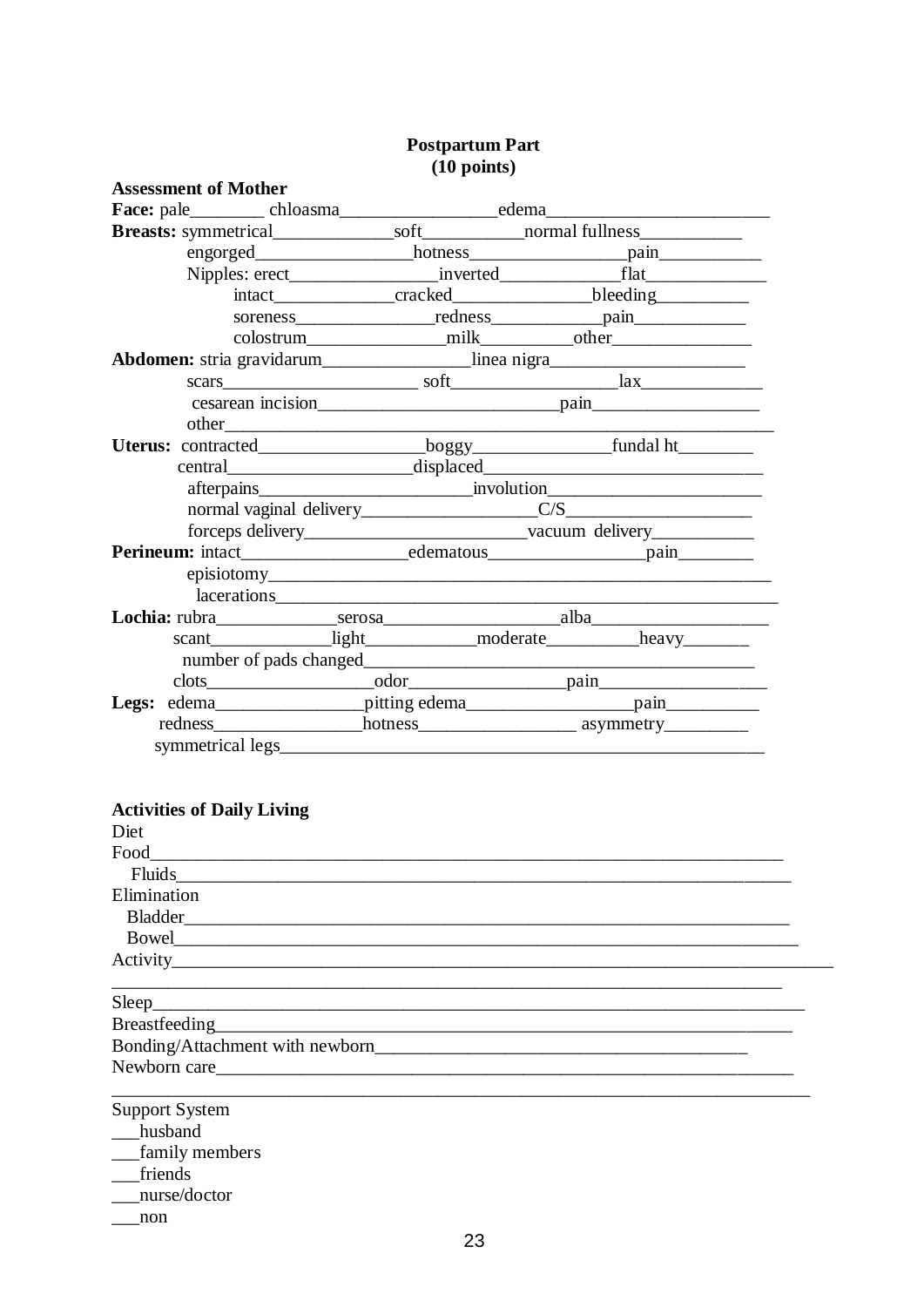| Lab test<br>(3 points) | Results | Normal value | Interpretation of results |
|------------------------|---------|--------------|---------------------------|
|                        |         |              |                           |
|                        |         |              |                           |
|                        |         |              |                           |
|                        |         |              |                           |
|                        |         |              |                           |
|                        |         |              |                           |

| Medication<br>$(5 \text{ points})$ | Classification | Route | Dosage | Frequency | Side<br>effects | Nursing<br>implications |
|------------------------------------|----------------|-------|--------|-----------|-----------------|-------------------------|
|                                    |                |       |        |           |                 |                         |
|                                    |                |       |        |           |                 |                         |
|                                    |                |       |        |           |                 |                         |
|                                    |                |       |        |           |                 |                         |
|                                    |                |       |        |           |                 |                         |
|                                    |                |       |        |           |                 |                         |

| Intake |           |      | Output |                     |      |
|--------|-----------|------|--------|---------------------|------|
| Time   | IV fluids | Oral | Time   | Foleys<br>catheters | Oral |
|        |           |      |        |                     |      |

Fluid balance:

Fluid intake problems:

Fluid output problems: (2 points)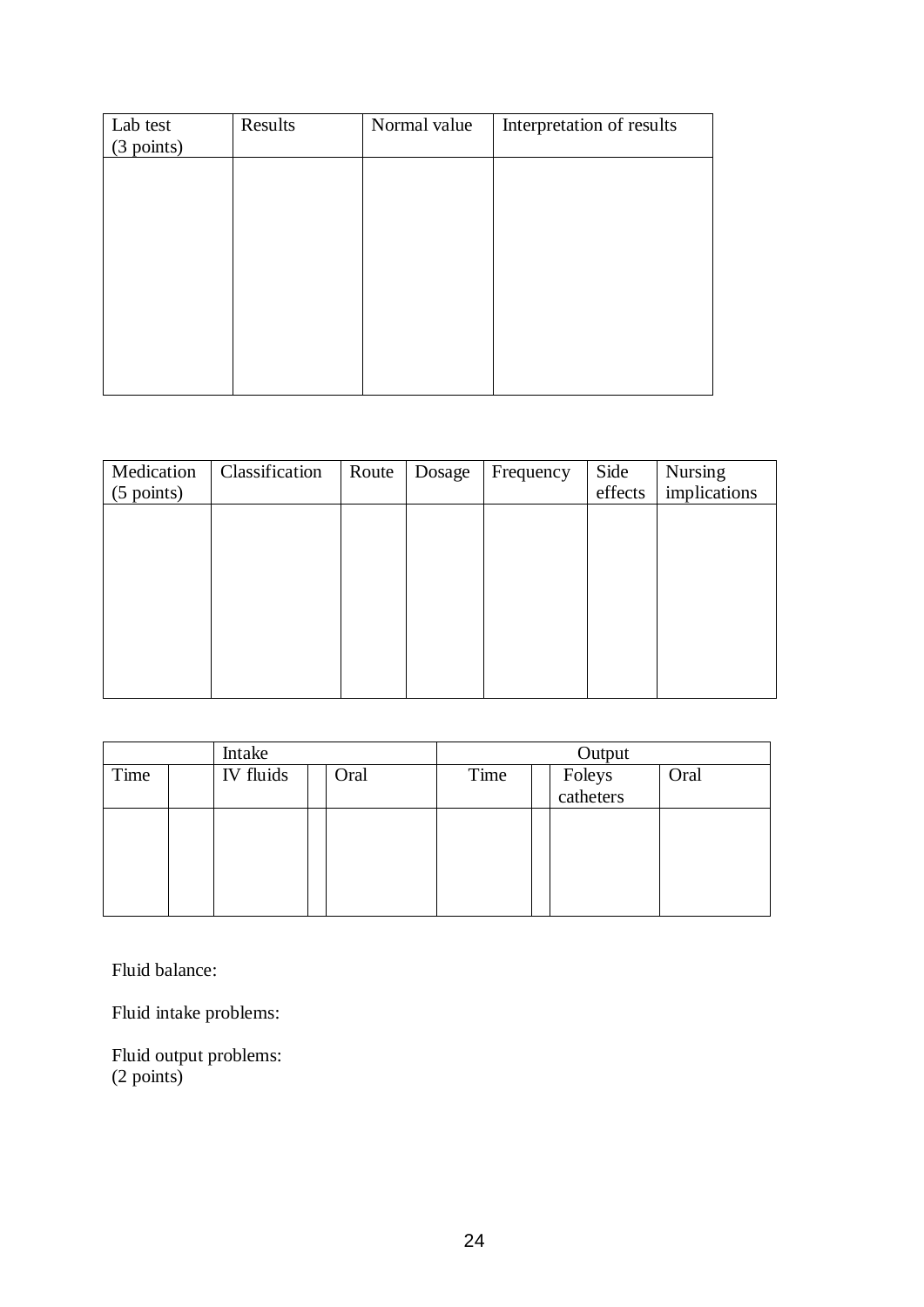## **Assessment:**

 $\overline{\phantom{0}}$ 

**Significance of Subjective data** (10points):-

 $\overline{\phantom{a}}$ 

**Significance of Objective data**(10points):-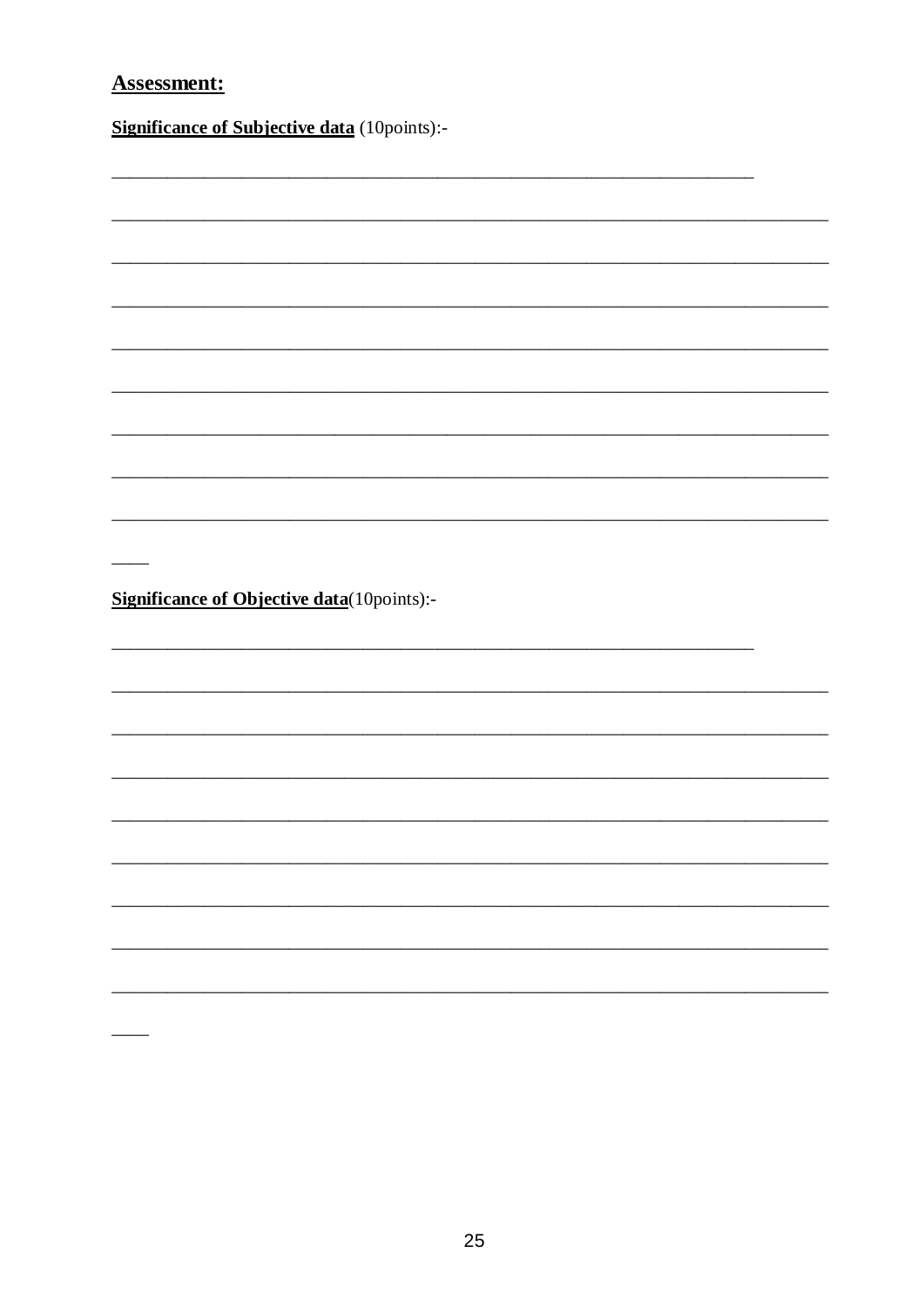**Nursing DX:** $(8 \text{ points})$ 

| <b>Planning</b> $(12 \text{ points})$ : - |  |
|-------------------------------------------|--|
|                                           |  |
|                                           |  |
|                                           |  |
|                                           |  |
|                                           |  |
|                                           |  |
|                                           |  |
|                                           |  |
|                                           |  |
|                                           |  |
|                                           |  |
|                                           |  |
|                                           |  |
|                                           |  |
|                                           |  |
|                                           |  |
|                                           |  |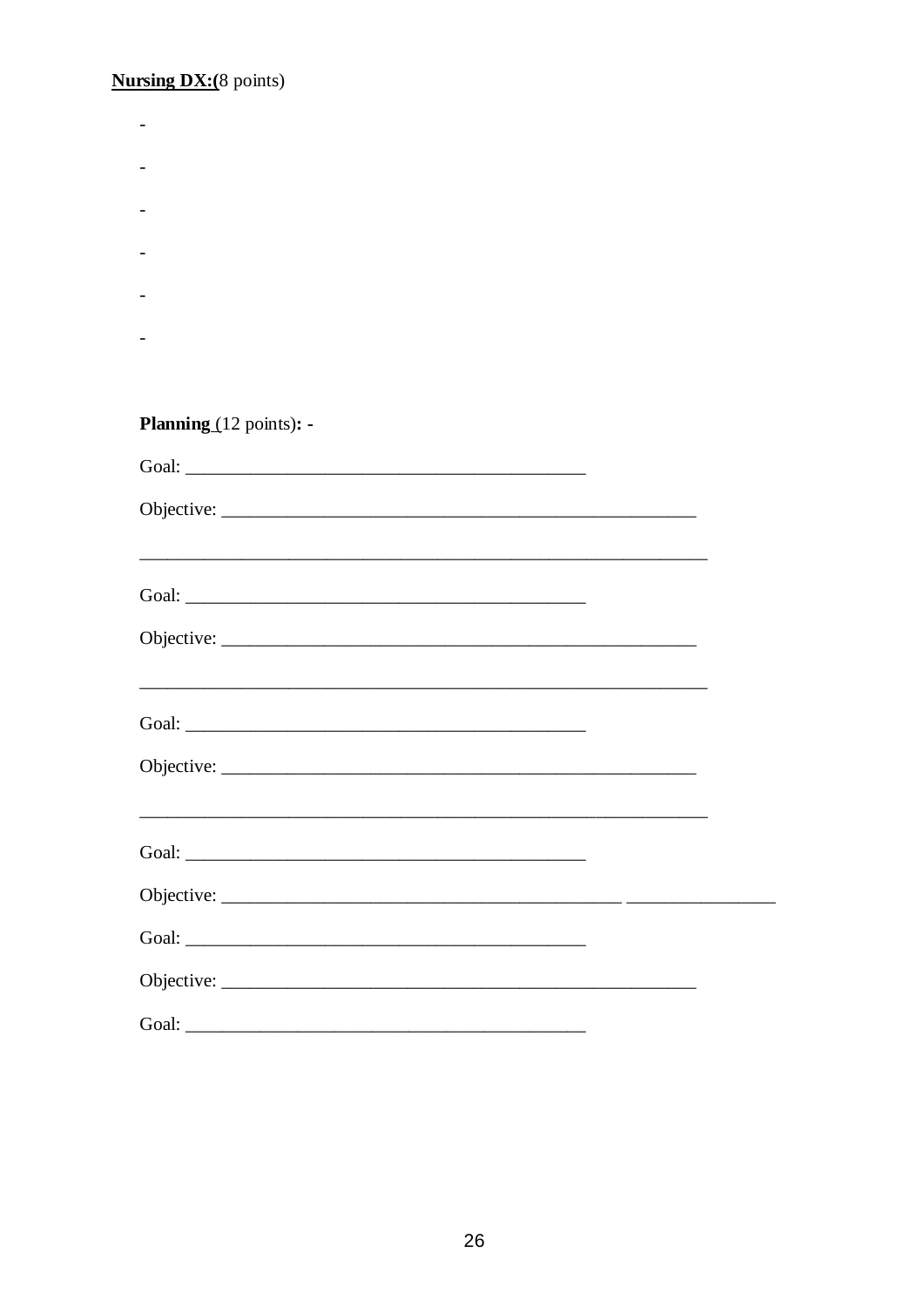| <b>Interventions and rational</b> (20 points): - |
|--------------------------------------------------|
| NURS DX1:                                        |
|                                                  |
|                                                  |
|                                                  |
|                                                  |
|                                                  |
| <b>NURS DX2:</b>                                 |
|                                                  |
|                                                  |
|                                                  |
|                                                  |
|                                                  |
| NURS DX 3 :                                      |
|                                                  |
|                                                  |
|                                                  |
|                                                  |
|                                                  |
|                                                  |
|                                                  |
| NURS DX4:                                        |
|                                                  |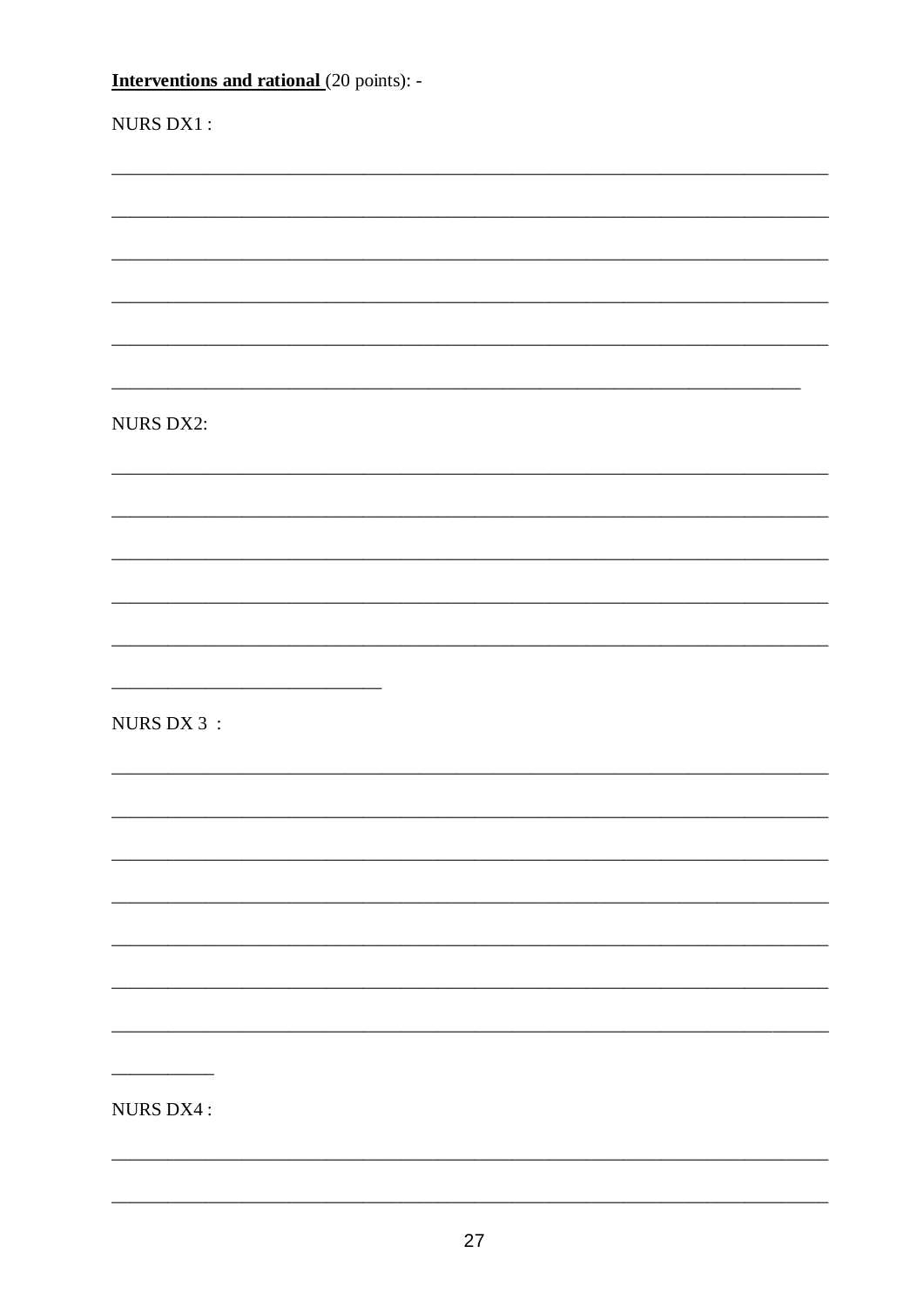NURS DX5 :

NURS DX 6:

 $\overline{\phantom{a}}$ 

 $\overline{\phantom{a}}$